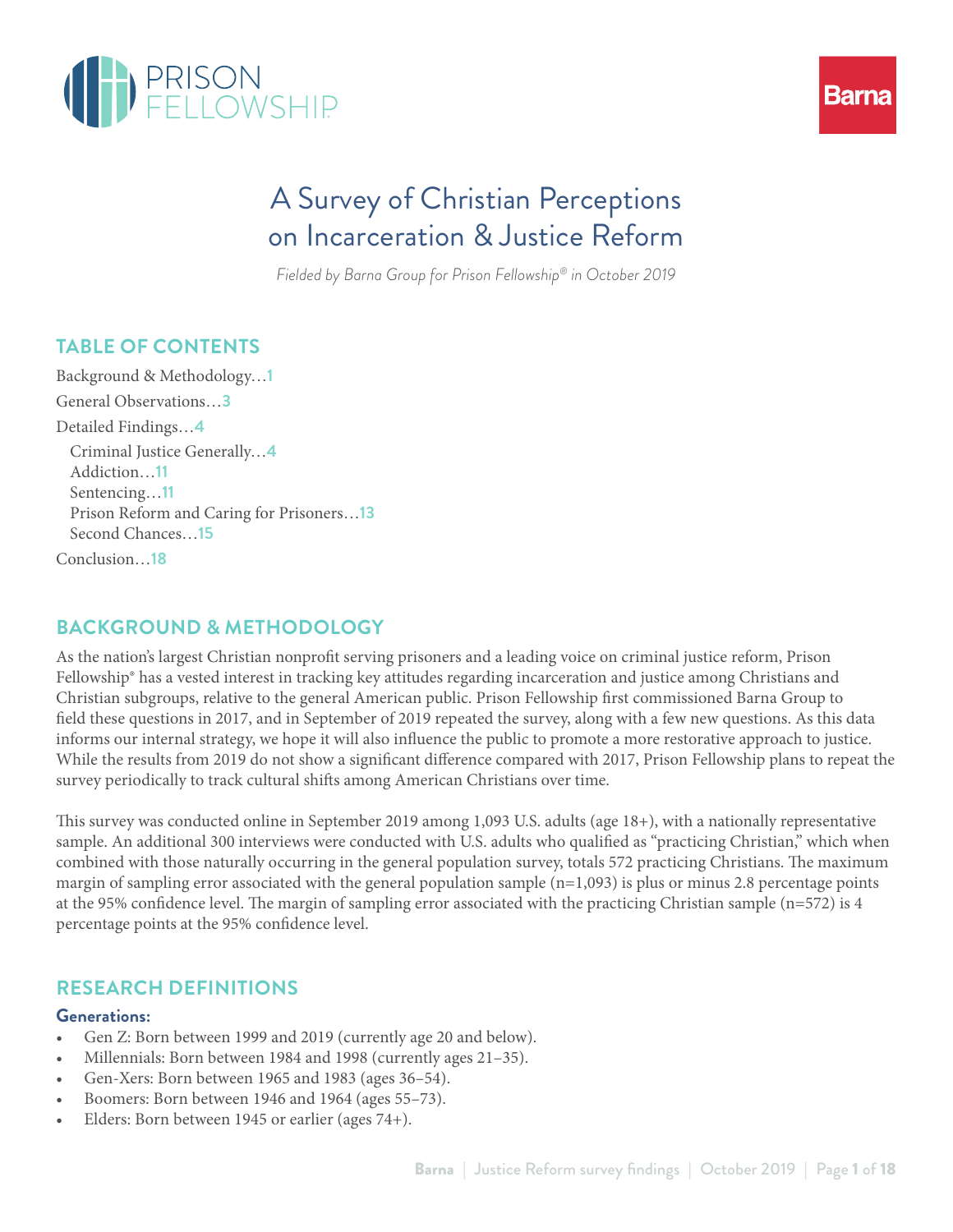**Practicing Christians:** Respondents who identify as Christian, say their faith is very important in their lives, and who attended a religious service or gathering in the past month.

Among practicing Christians, three-quarters (78%) have been to church in the past week; the balance (22%) in the past month. They are regular Bible readers (60% read it on their own in the past week) and pray regularly (nearly all, 93%, prayed in the past week).

**Denominational Segments:** Below are three main denominational segments of Christians analyzed in this survey:

- **• Practicing Catholic:** Includes those who attended a religious service or gathering in the past month and self-identify as Catholic.
- **• Practicing Mainline Protestant:** Includes those who attended a religious service or gathering in the past month at American Baptist, Episcopal, Evangelical Lutheran, United Church of Christ, United Methodist, or Presbyterian (USA) churches. Among practicing mainline respondents, Methodist (38%) were the largest subgroup represented, followed by American Baptist (24%), Evangelical Lutheran (18%), Presbyterian (USA) (7%), Episcopal (7%), and United Church of Christ (6%).
- **• Practicing Non-Mainline:** Includes those who attended a religious service or gathering in the past month at all other Protestant denomination churches. Southern Baptist (25%) was the most commonly identified faith group identified by practicing non-mainline Christian respondents, followed by nondenominational/independent (19%), Baptist (12%), Pentecostal (8%), Church of Christ (6%), Church of God (6%), Evangelical (Free, Covenant) (6%), and others.

Among all the denominational segments of practicing Christians above (Catholics, mainline, and non-mainline) who participated in this survey, a little more than half consider themselves mostly conservative, less than 20% consider themselves mostly liberal, and about one-third consider themselves somewhere in between. Fifty-three percent identified as Republican or leaning Republican compared to 35% Democrat or leaning Democrat. Ten percent of practicing Christians surveyed identified as Independent voters.

More than half of all practicing Christians surveyed live in the suburbs or a small town, with 38% being from the South and 26% being from the Midwest, compared to 18% in the Northeast and 18% from the West. Over two-thirds have completed some college or are college graduates.

About 60% of practicing Christian adults are married (highest among practicing mainline Christians at 70%). Only about one-third of all practicing Christians who participated in the survey has children under 18 currently living in their households.

In terms of age, the respondents who identified as practicing Christians are mostly from the Boomer generation (55–73 years old). Millennials and Gen Z combined (those under 35 years old) make up 29% of the practicing Christian respondents, with a higher proportion of this age group attending non-mainline churches (33% compared to 26% mainline and 25% Catholic).

Regarding ethnicity, practicing Christian respondents are 63% white, 17% black, 14% Hispanic, and 5% other or multiple races. Black practicing Christians are more prominently represented at non-mainline churches (making up 23% of nonmainline respondents), whereas Hispanics are more likely to be represented at Catholic churches (22%).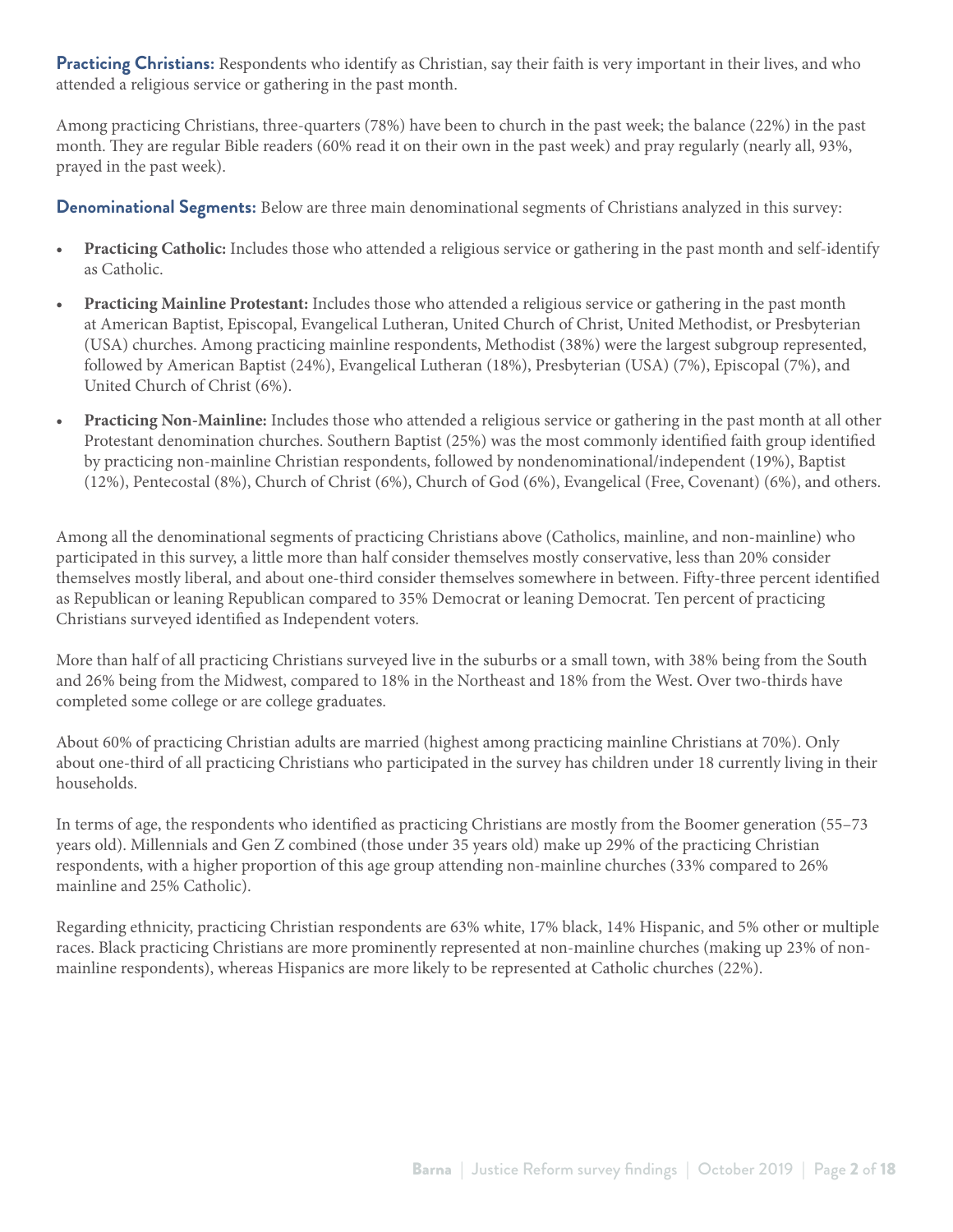**Practicing Evangelical Christians:** Being classified as an evangelical is not dependent on denomination. The term includes those Christians who attended a religious service or gathering in the past month and believe that, when they die, they will go to heaven because they have confessed their sins and accepted Jesus as their Savior, plus these seven conditions:

- 1. Maintaining their faith is very important in their life today;
- 2. Believing they have a personal responsibility to share their religious beliefs about Christ with non-Christians;
- 3. Believing Satan exists;
- 4. Believing that eternal salvation is possible only through grace, not works;
- 5. Believing that Jesus Christ lived a sinless life on earth;
- 6. Asserting that the Bible is accurate in all that it teaches;
- 7. And describing God as the all-knowing, all-powerful, perfect deity who created the universe and still rules it today.

Most evangelicals are non-mainline Christians, though not all. Among respondents to this survey categorized as practicing evangelical Christians, church denominational attendance includes 24% Southern Baptist, 18% non-denominational/ independent, 10% Baptist (other than American or Southern Baptist), 8% Pentecostal, 6% Evangelical (Free, Covenant), 5% Church of Christ, 4% Baptist American, 4% Church of God, 4% Reformed, 3% Missouri Synod Lutheran, 2% Catholic, 2% Methodist, 2% Protestant (other), 2% Reformed, and 1% of each of the following: Assembly of God, Disciples of Christ, other Lutheran, Greek Orthodox, Nazarene, Presbyterian (other), and Presbyterian (USA). And 4% of practicing evangelical Christians categorized the denomination of their church as "other."

Practicing evangelicals are particularly focused on reading the Bible on their own (83% of those surveyed had read their Bible outside of a church service in the last week compared to 60% of practicing Christians generally). Roughly threefourths of evangelical respondents are married, but only 22% have children under 18 living in their household. Roughly three-fourths completed some college or have a college degree. Of those practicing evangelicals completing the survey, 76% consider themselves mostly conservative. Just 5% consider themselves mostly liberal, and 18% identified as somewhere in between. Seventy-eight percent identified as Republican or leaning Republican compared to 17% Democrat or leaning Democrat. Only 6% of evangelicals surveyed identified as Independent voters. Most evangelicals surveyed fell in the Boomer generation (57%), followed by Gen X (28%), millennials (10%), and elders (5%). A high percentage (71%) of evangelicals surveyed are white, followed by black (12%), Hispanic (10%), and then other or multi-race (8%).

### **GENERAL OBSERVATIONS**

Overall, practicing Christians, compared to the general American public, are more likely to believe the purpose of the justice system should be restoration for all those involved. They show strong concern for the care of incarcerated people and prison conditions. Compared to the general American public, practicing Christians are also more likely to be open to alternatives to incarceration, are more likely to be involved in advocating for justice reform, and are more likely to say positions on criminal justice factor into which candidate they vote for in an election. However, they indicate more of a preference for stronger punishment than the general American public, even where it is not warranted.

Evangelical Christians are far more likely than the general American public to incorrectly assume that crime is on the rise. Nonetheless, they are more concerned than Americans generally and any other Christian subgroup that prison should be safe and humane. Further, they are more inclined toward the idea of a second chance and the possibility for individual transformation. This may be linked to their core belief in redemption through the grace made available through Christ's atoning sacrifice. Evangelicals are also more likely than other Christian subgroup to disagree with disproportional punishment. However, they are less likely to factor their elected officials' criminal justice positions into consideration when they vote.

While these numbers indicate that the foundation has been laid for the Church to use its unparalleled capacity to continue playing a role in creating a more restorative justice system, there is still significant work to be done in challenging perceptions and increasing Christian engagement in advocating for a restorative approach to justice.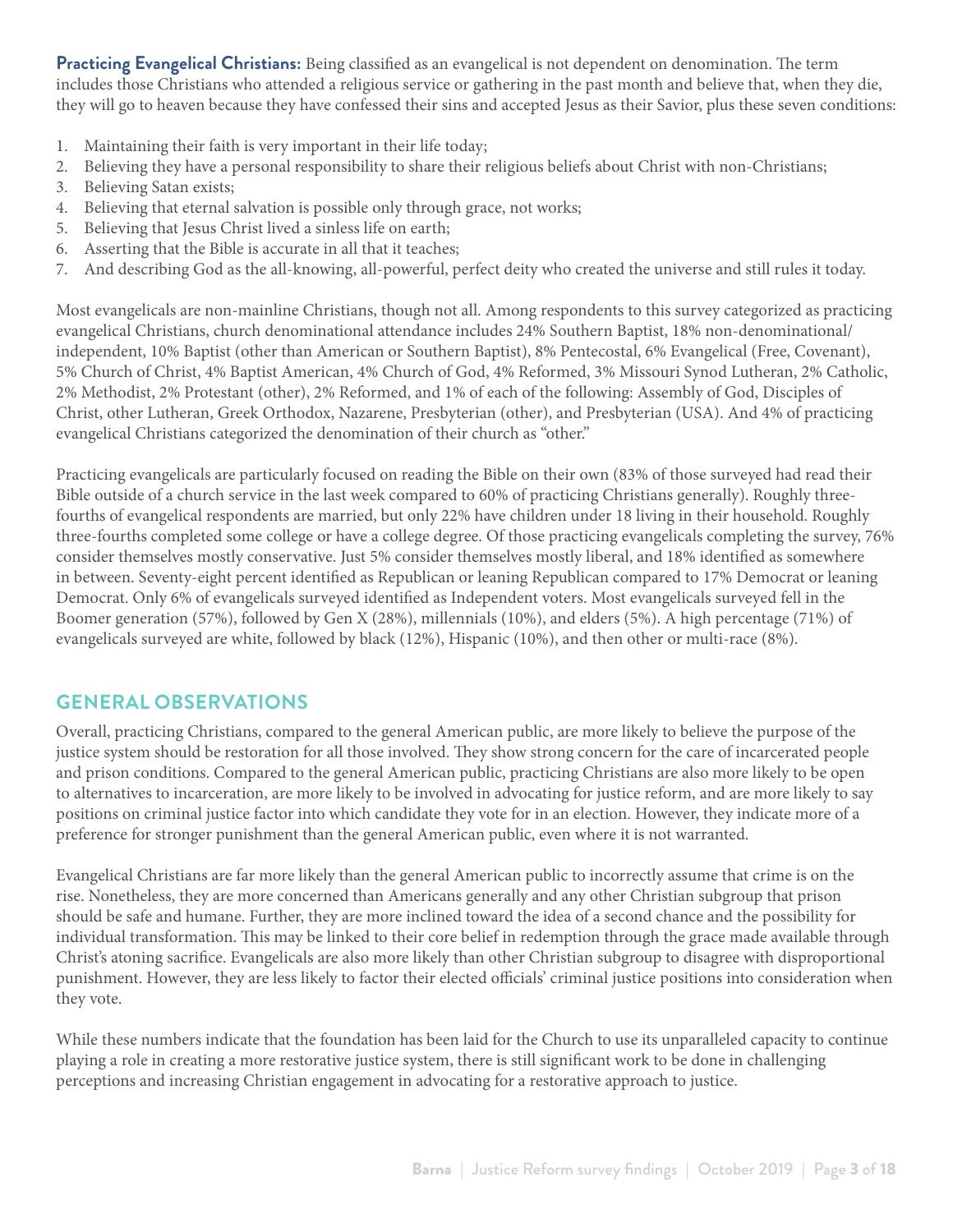Prison Fellowship is well positioned to advance this goal. Our mission includes educating the Church on the importance of advocating for a criminal justice system that is fair and redemptive for all, while emphasizing the need for proportional sentencing, constructive corrections culture, and meaningful second chances.

## **DETAILED FINDINGS**

## **Criminal Justice Generally**

### *Crime Rate*

The national crime rate has been steadily declining over the past 25 years (in fact, the crime-rate decline started in 1960).<sup>1</sup> Yet, most U.S. adults and practicing Christians incorrectly assume crime has been increasing during this period. Evangelicals are much more likely to believe crime has been on the rise (60% of Americans generally, compared to 81% of evangelicals), demonstrating the need for education on this issue through tools like Prison Fellowship's *[Outrageous Justice](https://www.prisonfellowship.org/about/justicereform/landing-pages/outrageous-justice/)* small-group curriculum and the [Justice Declaration.](https://www.prisonfellowship.org/about/justicereform/landing-pages/justice-declaration/)

Other factors besides faith groups surface as significant among responses. For example, 3 out of 4 elders feel that crime is rising, compared to only 45% of Gen Z respondents. Slightly more women than men feel crime is increasing. More conservatives than liberals incorrectly think the national crime rate is rising.

| "Generally speaking, over the<br>past 25 years do you think the<br>crime rate in the United States<br>in total is:" | % U.S. Adults | % Practicing<br><b>Christians</b> | % Practicing<br><b>Catholics</b> | % Practicing<br><b>Mainline</b> | % Practicing<br>Non-Mainline | % Practicing<br><b>Evangelicals</b> |
|---------------------------------------------------------------------------------------------------------------------|---------------|-----------------------------------|----------------------------------|---------------------------------|------------------------------|-------------------------------------|
| Increasing                                                                                                          | 60            | 69                                | 62                               | 66                              | 75                           | 81                                  |
| Remaining steady                                                                                                    | 22            | 19                                | 21                               | 25                              | 16                           | 9                                   |
| Decreasing                                                                                                          |               |                                   | 13                               |                                 | 5                            |                                     |
| Don't know                                                                                                          |               |                                   | 9                                | R                               |                              | 3                                   |

*This question was not included in the 2017 Barna survey.* 

#### *Incarceration's Role in Crime Rate Decline*

Of the contributing factors that could have reduced crime in recent decades, research suggests that only 25% of the decrease in violent crime and an even smaller percentage of the decrease in property crime can be attributed to increased incarceration.2 Other factors, such as a growing economy, changes in the drug market, the aging population, strategic policing, and community responses to crime have been found to be significant contributing factors to the decline in crime.<sup>3</sup>

<sup>1</sup> John Gramlich, 5 Facts About Crime in the U.S., Pew Research Center (October 2019), [https://www.pewresearch.org/fact-tank/2019/10/17/facts](https://www.pewresearch.org/fact-tank/2019/10/17/facts-about-crime-in-the-u-s/)[about-crime-in-the-u-s/](https://www.pewresearch.org/fact-tank/2019/10/17/facts-about-crime-in-the-u-s/).

<sup>2</sup> William Spelman, *The Limited Importance of Prison Expansion*, in THE CRIME DROP IN AMERICA 97-128 (Alfred Blumstein & Joel Wallman 2006); See also National Research Council, The Growth of Incarceration in the United States: Exploring Causes and Consequences, National Academies Press (2014).

<sup>3</sup> Steven D. Levitt, *Understanding Why Crime Fell in the 1990s: Four Factors that Explain the Decline and Six that Do Not*, 18 J. Econ. Persp. 163 (2004); Steven D. Levitt, *The Limited Role of Changing Age Structure in Explaining Aggregate Crime Rates*, 37 Criminology 581 (1999); Richard Curtis, *The Improbable Transformation of Inner-City Neighborhoods: Crime, Violence, Drugs, and Youth in the 1990s*, 88 J. Crim. L. Criminology 1233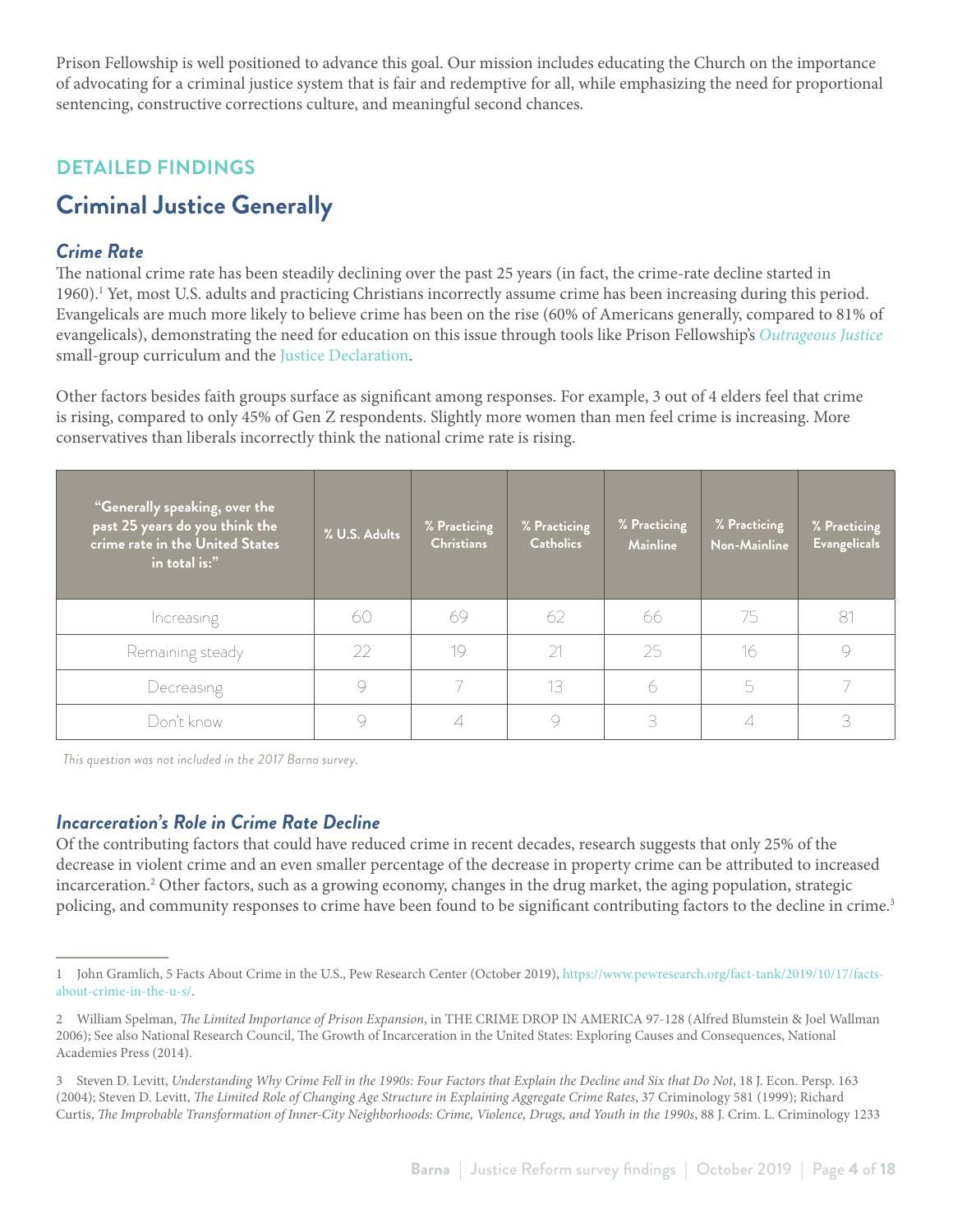When told the crime rate had generally declined over the past 25 years and asked what role incarceration played in the decline, only 12% of U.S. adults felt it was mostly due to putting people into prison. Practicing Christians felt similarly. More members of Gen Z (21%) feel it is due to incarceration than elders (4%), indicating that younger Americans are much less informed on this issue.

| "The national crime rate has<br>actually declined over the past<br>25 years. How much of the<br>total decline do you think is<br>due to incarceration (putting<br>people into prison)?" | % U.S. Adults | % Practicing<br><b>Christians</b> | % Practicing<br><b>Catholics</b> | % Practicing<br><b>Mainline</b> | % Practicing<br>Non-Mainline | % Practicing<br><b>Evangelicals</b> |
|-----------------------------------------------------------------------------------------------------------------------------------------------------------------------------------------|---------------|-----------------------------------|----------------------------------|---------------------------------|------------------------------|-------------------------------------|
| Not much, it's probably mostly<br>due to other factors                                                                                                                                  | 21            | 24                                | 26                               | 25                              | 23                           | 21                                  |
| Somewhat, but it's probably<br>equally due to other factors                                                                                                                             | 45            | 44                                | 45                               | 46                              | 44                           | 37                                  |
| Most of it is probably due to<br>incarceration                                                                                                                                          | 12            | 14                                | 17                               | 11                              | 12                           | 12                                  |
| I really don't know                                                                                                                                                                     | 22            | 18                                | 12                               | 18                              | 20                           | 29                                  |

*This question was not included in the 2017 Barna survey.* 

#### *Incarceration Rate*

For the first time in decades, there has been a small but steady decline in incarceration. This prison and jail population decline can be attributed in part to the successful bipartisan justice reforms that have passed in states and at the federal level in the last decade.4 Nonetheless, with nearly 2.2 million people behind bars, the decline should not be a signal to ease up on passing further justice reforms needed to simultaneously reduce the incarceration and crime rates.

The results below indicate that most Americans are not informed about the recent decline in incarceration. Forty-one percent of Americans believe the incarceration rate is increasing, while only 11% believe it to be decreasing. Results are similar among practicing Christians in general, although evangelicals are more likely to incorrectly assume the incarceration rate is increasing (52%). More than 1 in 4 elders think it is decreasing, compared to only 6% of Gen Zs.

<sup>(1998);</sup> John E. Eck & Edward R. Maguire, *Have Changes in Policing Reduced Violent Crime? An Assessment of the Evidence*, in THE CRIME DROP IN AMERICA 207-256 (Alfred Blumstein & Joel Wallman 2nd eds. December 2009); Spelman, *supra* note 9; Oliver Roeder, et al., *What Caused the Crime Decline?*, Brennan Center for Justice (2015), https://www.brennancenter.org/sites/default/files/analysis/What\_Caused\_The\_Crime\_Decline. pdf; Richard B. Freeman & William M. Rogers III, *Area Economic Conditions and the Labor Market Outcomes of Young Men in the 1990s Expansion*, Working Paper No. 7073, National Bureau of Economic Research (1999), http://www.nber.org/papers/w7073.pdf.

<sup>4</sup> Pew, *State Reforms Reverse Decades of Incarceration Growth*, The Pew Charitable Trusts (March 2017), https://www.pewtrusts.org/en/researchand-analysis/issue-briefs/2017/03/state-reforms-reverse-decades-of-incarceration-growth.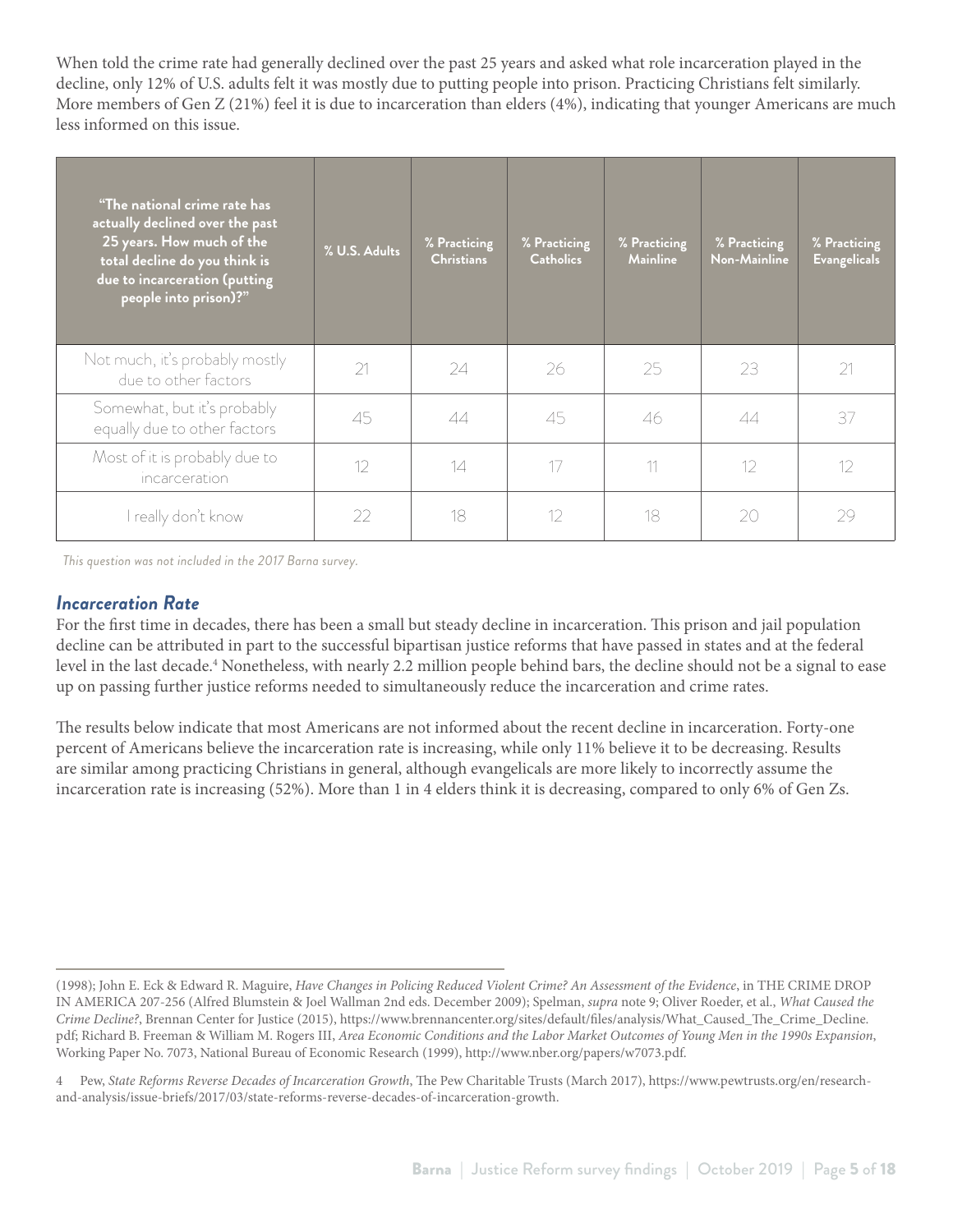| "Over the past 10 years, do you<br>think the incarceration rate (the<br>rate at which people are put into<br>prison) in the United States has<br>been generally:" | % U.S. Adults | % Practicing<br><b>Christians</b> | % Practicing<br><b>Catholics</b> | % Practicing<br><b>Mainline</b> | % Practicing<br>Non-Mainline | % Practicing<br><b>Evangelicals</b> |
|-------------------------------------------------------------------------------------------------------------------------------------------------------------------|---------------|-----------------------------------|----------------------------------|---------------------------------|------------------------------|-------------------------------------|
| Increasing                                                                                                                                                        | $\triangle$ 1 | 46                                | 43                               | 45                              | 49                           | 52                                  |
| Remaining steady                                                                                                                                                  | 33            | 35                                | 39                               | 35                              | 33                           | 30                                  |
| Decreasing                                                                                                                                                        |               | 10                                | 12                               | 11                              | 9                            | 10                                  |
| Don't know                                                                                                                                                        | 14            | 8                                 | 6                                | 8                               |                              |                                     |

*This question was not included in the 2017 Barna survey.* 

#### *Restoration as a Goal of the Justice System*

Consistent with Prison Fellowship's [approach](https://www.prisonfellowship.org/about/justicereform/justice-that-restores/), the vast majority of Americans agree the goal of the justice system should be restoration for all involved in a crime, with more than one-third strongly agreeing. Practicing Christians and evangelicals are significantly more likely to strongly agree with this restorative approach to the justice system (46% of practicing Christians and 52% of evangelicals). Compared to other races, black Americans are more likely to strongly agree (45%) with this idea.

| "The primary goal of the<br>criminal justice system should<br>be restoration for all parties,<br>including the victim, the<br>impacted community, as well<br>as the person who committed<br>the crime." | % U.S. Adults | % Practicing<br><b>Christians</b> | % Practicing<br><b>Catholics</b> | % Practicing<br><b>Mainline</b> | % Practicing<br>Non-Mainline | % Practicing<br><b>Evangelicals</b> |
|---------------------------------------------------------------------------------------------------------------------------------------------------------------------------------------------------------|---------------|-----------------------------------|----------------------------------|---------------------------------|------------------------------|-------------------------------------|
| Agree strongly                                                                                                                                                                                          | 35            | 46                                | 44                               | $\triangle$ 1                   | 48                           | 52                                  |
| Agree somewhat                                                                                                                                                                                          | 46            | 40                                | $\Delta$                         | 44                              | 37                           | 35                                  |
| Disagree somewhat                                                                                                                                                                                       | 15            | 12                                | 12                               | 13                              | 12                           | 9                                   |
| Disagree strongly                                                                                                                                                                                       |               |                                   | 2                                |                                 | 3                            | 5                                   |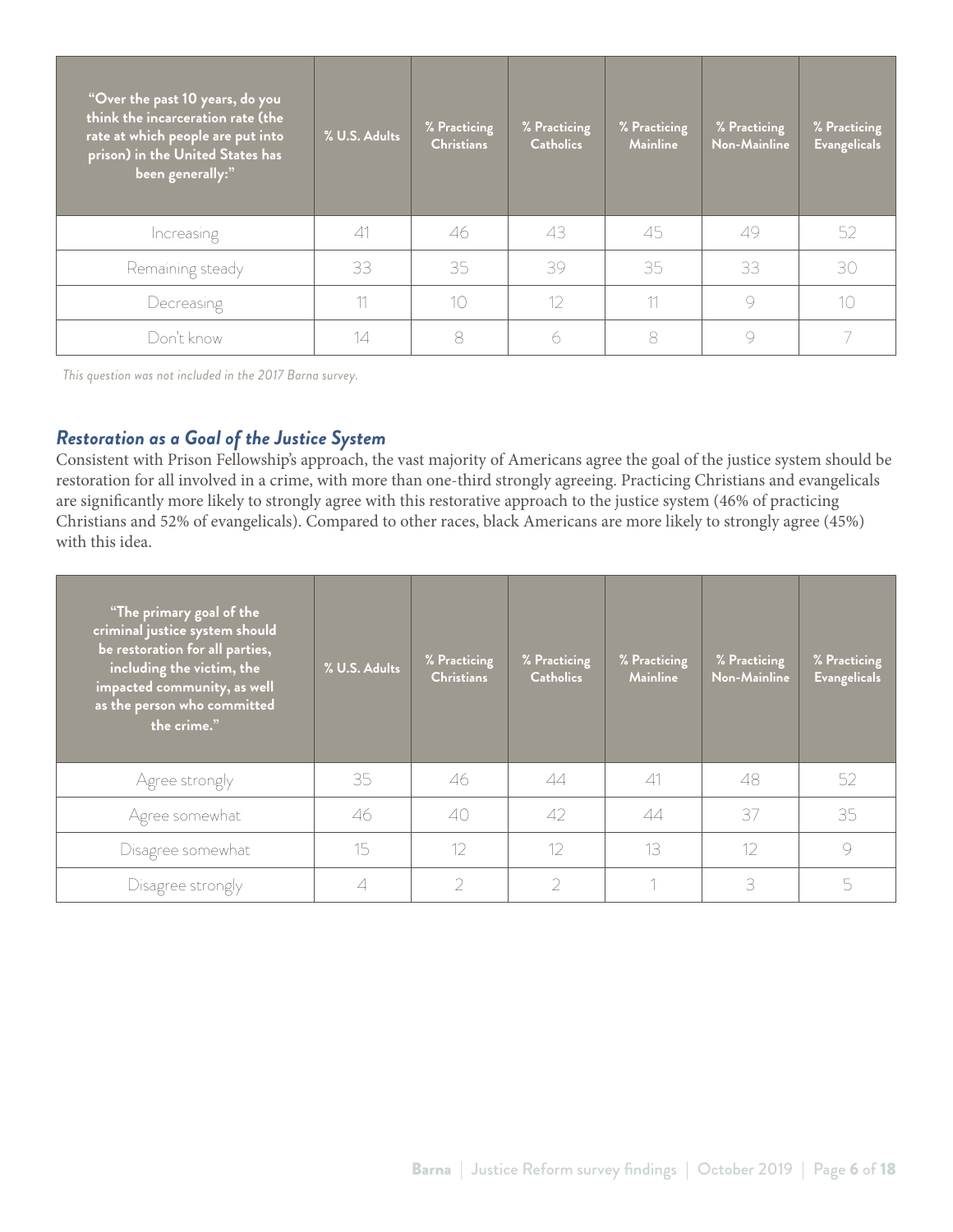#### *Opportunities to Make Amends to Victims and Community*

Regarding opportunities for restoration (making amends for one's crimes), most Americans believe this should be part of the justice system. Practicing Christians feel somewhat more strongly about this idea, and evangelicals are almost twice as likely as the average American to strongly agree (63% compared to 33%).

| "The criminal justice system<br>should provide opportunities for<br>people who commit crimes to<br>make amends to their victim(s)<br>and their community." | % U.S. Adults | % Practicing<br><b>Christians</b> | % Practicing<br><b>Catholics</b> | % Practicing<br><b>Mainline</b> | % Practicing<br>Non-Mainline | % Practicing<br><b>Evangelicals</b> |
|------------------------------------------------------------------------------------------------------------------------------------------------------------|---------------|-----------------------------------|----------------------------------|---------------------------------|------------------------------|-------------------------------------|
| Agree strongly                                                                                                                                             | 33            | 44                                | 40                               | 45                              | 48                           | 63                                  |
| Agree somewhat                                                                                                                                             | 53            | 47                                | 51                               | 46                              | 42                           | 32                                  |
| Disagree somewhat                                                                                                                                          |               | 8                                 | 8                                | 67                              | 8                            | 5                                   |
| Disagree strongly                                                                                                                                          |               |                                   |                                  |                                 |                              |                                     |

### *Church Engagement in the Political Process Generally*

About 1 in 5 Americans who have attended church in the past six months strongly agrees that the church should participate in the political process. This viewpoint is significantly more prevalent among practicing Christians (28% strongly agree, compared to 19% of Americans who attended church in the last month) and evangelicals (35% strongly agree). Interestingly, this belief is highest among younger generations and decreases steadily with age. There are also significant differences between Republicans and Democrats (25% versus 14%, respectively, agree strongly).

| "The local church should be an<br>active participant in the political<br>process." (Only asked if attended<br>church in past six months.) | % U.S. Adults | % Practicing<br><b>Christians</b> | % Practicing<br><b>Catholics</b> | % Practicing<br><b>Mainline</b> | % Practicing<br><b>Non-Mainline</b> | % Practicing<br><b>Evangelicals</b> |
|-------------------------------------------------------------------------------------------------------------------------------------------|---------------|-----------------------------------|----------------------------------|---------------------------------|-------------------------------------|-------------------------------------|
| Agree strongly                                                                                                                            | 19            | 28                                | 26                               | 21                              | 31                                  | 35                                  |
| Agree somewhat                                                                                                                            | 31            | 28                                | 27                               | 31                              | 29                                  | 27                                  |
| Disagree somewhat                                                                                                                         | 28            | 24                                | 26                               | 24                              | 24                                  | 18                                  |
| Disagree strongly                                                                                                                         | 23            | 20                                | $\mathcal{D} \mathcal{D}$        | 24                              | 24                                  | 20                                  |

*This question was not included in the 2017 Barna survey.* 

#### *The Church's Role in Advocating for Justice*

More than 1 in 4 U.S. adults, more than one-third of practicing Christians, and nearly half of evangelicals agree strongly that the church should support justice reforms that would provide second chances for people with a criminal record. Women are more likely than men to want this kind of support from churches. Black Americans and those with children under age 18 are also more likely than average to agree strongly with this stance, as are Democrats and evangelicals.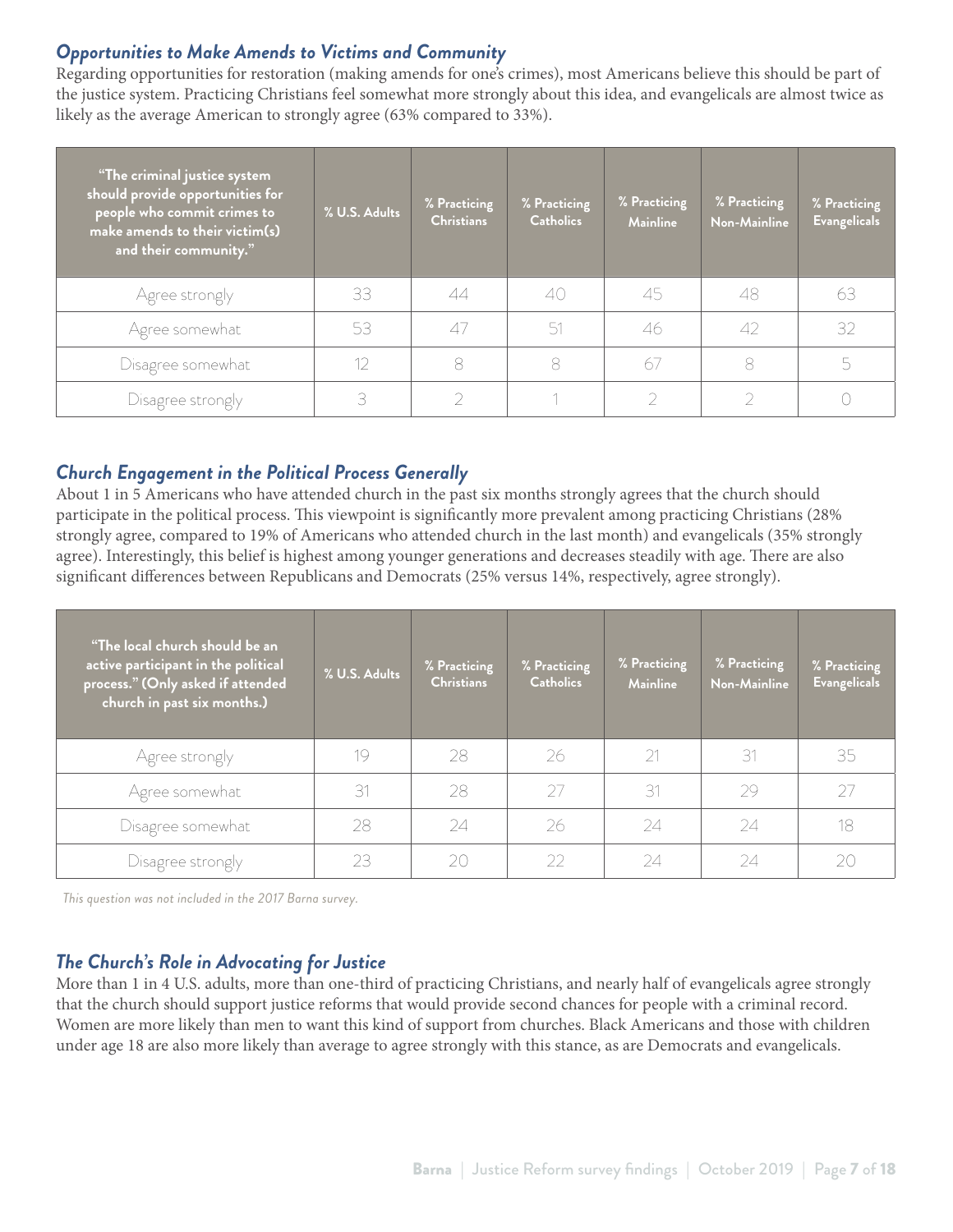Notably, dozens of churches have joined Prison Fellowship in celebrating April as [Second Chance® Month,](https://www.prisonfellowship.org/about/justicereform/second-chance-month/) with some hosting a [Second Chance Sunday](https://www.prisonfellowship.org/about/justicereform/second-chance-month/second-chance-month-sunday-toolkit/) service.

| <b>The Church should support</b><br>criminal justice reforms that<br>provide prisoners a second chance<br>to become successful, contributing<br>members of society." | % U.S. Adults | % Practicing<br><b>Christians</b> | % Practicing<br><b>Catholics</b> | % Practicing<br><b>Mainline</b> | % Practicing<br><b>Non-Mainline</b> | % Practicing<br><b>Evangelicals</b> |
|----------------------------------------------------------------------------------------------------------------------------------------------------------------------|---------------|-----------------------------------|----------------------------------|---------------------------------|-------------------------------------|-------------------------------------|
| Agree strongly                                                                                                                                                       |               | 37                                | 24                               | 24                              | 40                                  | 48                                  |
| Agree somewhat                                                                                                                                                       | 50            | 49                                | 52                               | 53                              | 46                                  | 38                                  |
| Disagree somewhat                                                                                                                                                    |               | 10                                | 10                               |                                 | 11                                  | 12                                  |
| Disagree strongly                                                                                                                                                    |               | 3.                                |                                  |                                 | 3                                   | 3                                   |

*This question was not included in the 2017 Barna survey.* 

#### *Church Engagement in Raising Awareness of Social Issues*

Of the choices listed, homelessness and the sanctity of life are the top two social issues churches tend to promote to their congregants, according to churched adults. Compared to the average American who has attended church in the last six months, practicing Christians are more likely to reference sanctity of life, and Catholics and evangelicals even more so. Criminal justice is mentioned least often, indicating that other issues are more publicized in churches today, but the topic is still on the radar. Alarmingly, about a quarter of Americans attending church in the past six months said their congregation was not engaged in raising awareness among its congregants on any of the listed issues.

| "Is your church engaged in raising<br>awareness among its congregants<br>on any of the following issues?<br>Check all that apply." (Only<br>asked if attended church in the<br>last six months.) | % U.S. Adults | % Practicing<br><b>Christians</b> | % Practicing<br><b>Catholics</b> | % Practicing<br><b>Mainline</b> | % Practicing<br>Non-Mainline | % Practicing<br><b>Evangelicals</b> |
|--------------------------------------------------------------------------------------------------------------------------------------------------------------------------------------------------|---------------|-----------------------------------|----------------------------------|---------------------------------|------------------------------|-------------------------------------|
| Homelessness                                                                                                                                                                                     | 51            | 53                                | 52                               | -61                             | 51                           | 46                                  |
| Sanctity of human life                                                                                                                                                                           | 42            | 54                                | 62                               | 45                              | 50                           | 65                                  |
| Drug and alcohol abuse                                                                                                                                                                           | 36            | $\triangle$ 1                     | 39                               | 42                              | 42                           | 42                                  |
| Domestic violence                                                                                                                                                                                | 33            | 36                                | 38                               | 44                              | 34                           | 32                                  |
| Race relations /issues                                                                                                                                                                           | 29            | 29                                | 27                               | 31                              | 29                           | 22                                  |
| Human trafficking                                                                                                                                                                                | 24            | 30                                | 30                               | 32                              | 28                           | 30                                  |
| Criminal justice                                                                                                                                                                                 | 20            | 22                                | 21                               | 27                              | 23                           | 22                                  |
| None of the above                                                                                                                                                                                | 23            | 17                                | 12                               | 18                              | 21                           | 18                                  |

*This question was not included in the 2017 Barna survey.*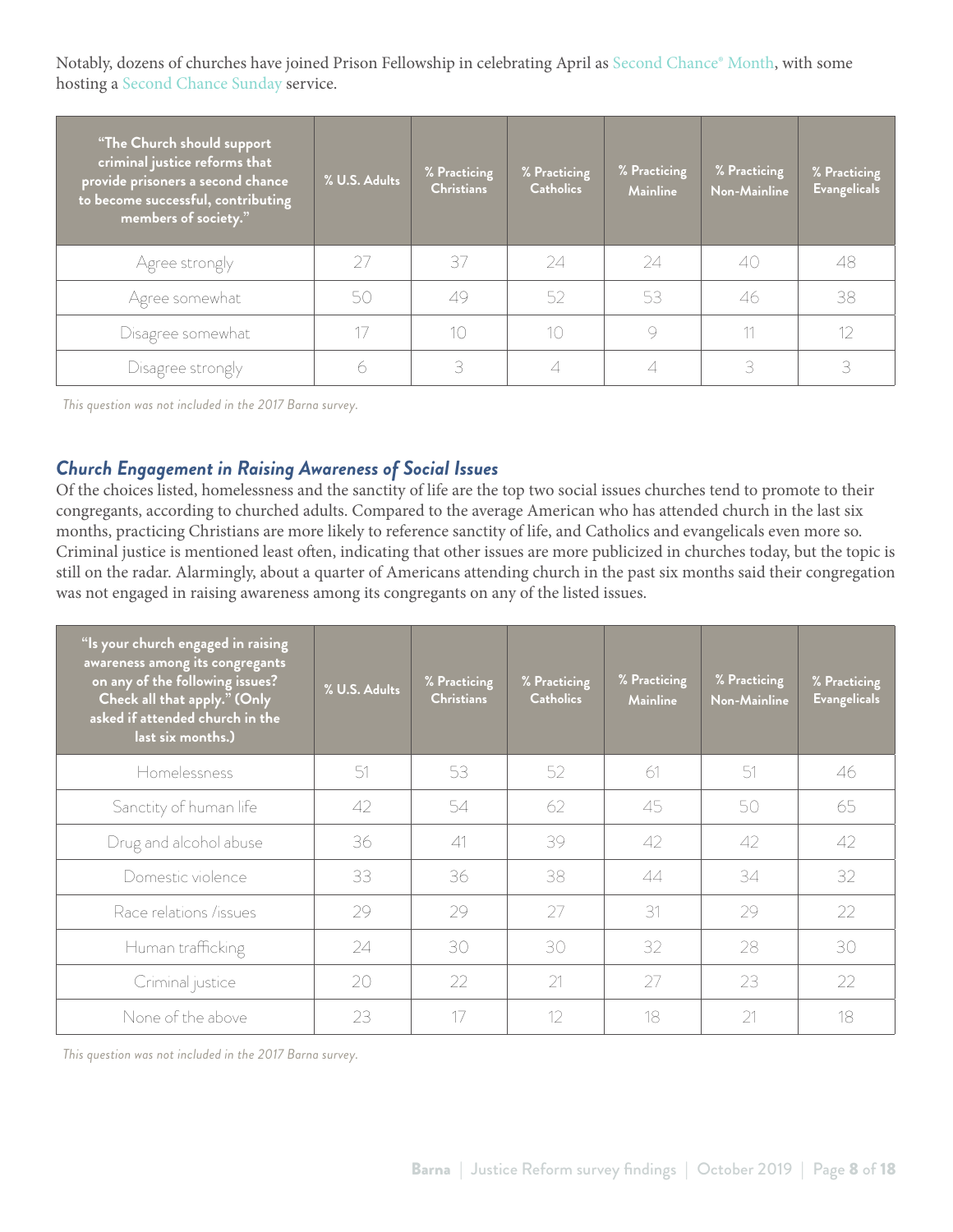#### *Factoring Justice Reform into Voting*

About 1 in 4 registered voters say elected officials' favorable positions on criminal justice reform plays a role in their voting decisions. The Gen Z group stands out with 46% agreeing strongly that this is a factor when they vote, as do black Americans (45%) and liberals (37%). Among practicing Christians, those affiliated with the Democratic Party are more likely to factor in elected officials' positions on this issue when voting. Political ideology also drives agreement with this stance (50% of liberal Christians agree strongly versus only 25% of conservative Christians). Evangelicals are slightly less likely than practicing Christians to say their voting is influenced by criminal justice issues.

| "Elected officials' positions in<br>favor of criminal justice reforms<br>like fair sentencing, strong prison<br>programs, and second chances are<br>factors that influences how I vote." | % U.S. Adults | % Practicing<br><b>Christians</b> | % Practicing<br><b>Catholics</b> | % Practicing<br><b>Mainline</b> | % Practicing<br>Non-Mainline | % Practicing<br><b>Evangelicals</b> |
|------------------------------------------------------------------------------------------------------------------------------------------------------------------------------------------|---------------|-----------------------------------|----------------------------------|---------------------------------|------------------------------|-------------------------------------|
| Agree strongly                                                                                                                                                                           | 25            | 30                                | 32                               | 34                              | 28                           | 28                                  |
| Agree somewhat                                                                                                                                                                           | 46            | 50                                | 48                               | 47                              | 49                           | 47                                  |
| Disagree somewhat                                                                                                                                                                        | 23            | 18                                | 17                               | 15                              | 19                           | 19                                  |
| Disagree strongly                                                                                                                                                                        |               | 3                                 | 3                                |                                 | 3                            |                                     |

*This question was edited in 2019 for clarity. The 2017 version stated, "Elected officials' positions on criminal justice reform is a factor that influences how I*  vote." Due to this change, results should not be directly compared to 2017.

#### *Advocating for Justice*

When asked if their values compel them to take a stand and advocate for criminal justice reform, 74% of Americans and 81% of practicing Christians agree (somewhat or strongly). Across denominational segments, Catholics and mainline Christians are more likely to advocate for justice reform (84% somewhat or strongly agree) than non-mainline Christians. Evangelical Christians are most likely to strongly agree.

When you sign the [Justice Declaration](https://www.prisonfellowship.org/about/justicereform/landing-pages/justice-declaration/?_ga=2.70946517.458944029.1577980984-442093174.1573586668), you'll be joining Prison Fellowship's Justice Advocate network and will have the opportunity to digitally engage with lawmakers to advance justice reforms. For even deeper engagement, our [Justice Ambas](https://www.prisonfellowship.org/action/volunteer-old/become-an-advocate-in-your-state/)[sador program](https://www.prisonfellowship.org/action/volunteer-old/become-an-advocate-in-your-state/) equips Christians to influence their church and community and build relationships with lawmakers.

| "My values compel me to advocate"<br>in support of criminal justice<br>reforms when I perceive there are<br>unjust policies or laws." | % U.S. Adults | % Practicing<br><b>Christians</b> | % Practicing<br><b>Catholics</b> | % Practicing<br><b>Mainline</b> | % Practicing<br><b>Non-Mainline</b> | % Practicing<br><b>Evangelicals</b> |
|---------------------------------------------------------------------------------------------------------------------------------------|---------------|-----------------------------------|----------------------------------|---------------------------------|-------------------------------------|-------------------------------------|
| Agree strongly                                                                                                                        | 24            | 32                                | 31                               | 32                              | 32                                  | 38                                  |
| Agree somewhat                                                                                                                        | 50            | 49                                | 53                               | 52                              | 45                                  | 42                                  |
| Disagree somewhat                                                                                                                     | 21            | 17                                | 13                               | 14                              | 21                                  | 16                                  |
| Disagree strongly                                                                                                                     | 5             |                                   | 2                                |                                 | 3                                   | 4                                   |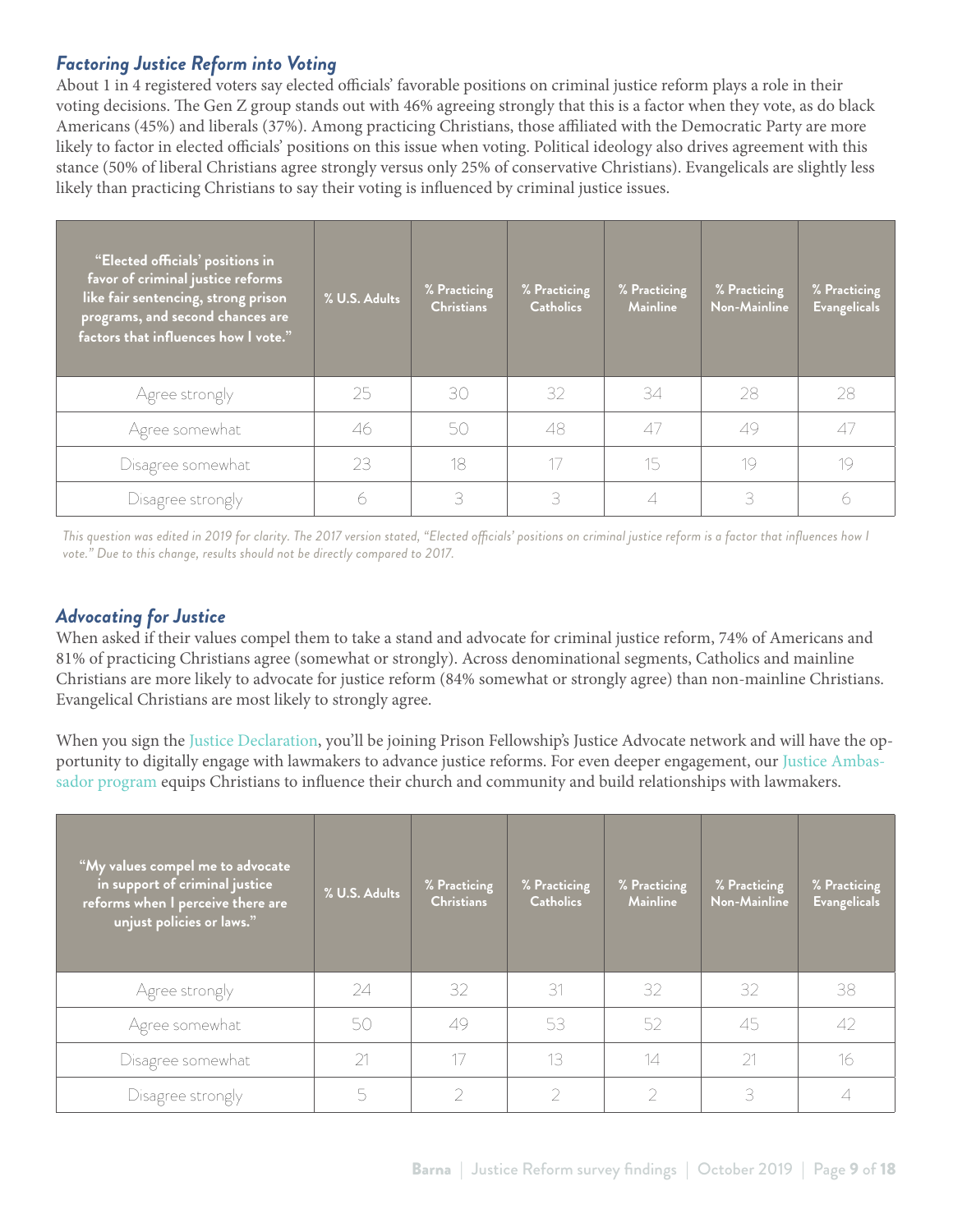## *Priority of Specific Justice Issues*

When asked to choose the criminal justice reforms that are most important, expanding programs, keeping youth out of adult prisons, expanding access to in-prison education and work opportunities, and reducing barriers to opportunities for people with a criminal record are the most commonly selected among U.S. adults (with more than a quarter of Americans selecting each of these four choices from a total list of 20 options). Results among practicing Christians are similar, although they also showed strong concern for collaboration with faith-based programs and programs that strengthen connections between incarcerated people and their families. Practicing Catholics in particular are most likely to express interest in expanding the availability of in-prison programs.

| "All of the following elements<br>have been considered as part of<br>comprehensive criminal justice<br>reform. Please choose up to five<br>that you believe are of greatest<br>importance in reform." | $%$ U.S.<br><b>Adults</b> | % Practicing<br><b>Christians</b> | % Practicing<br><b>Catholics</b> | % Practicing<br><b>Mainline</b> | % Practicing<br><b>Non-Mainline</b> | % Practicing<br><b>Evangelicals</b> |
|-------------------------------------------------------------------------------------------------------------------------------------------------------------------------------------------------------|---------------------------|-----------------------------------|----------------------------------|---------------------------------|-------------------------------------|-------------------------------------|
| Response #1: Expanding the<br>availability of in-prison programs                                                                                                                                      | 36                        | 36                                | $\Delta$                         | 38                              | 32                                  | 38                                  |
| Response #2: Keeping youth<br>under 18 out of adult prisons                                                                                                                                           | 32                        | 31                                | 30                               | 30                              | 31                                  | 23                                  |
| Response #3: Expanding<br>access to education and work<br>certification programs in prison                                                                                                            | 31                        | 30                                | 33                               | 26                              | 29                                  | 31                                  |
| Response #4: Reducing the<br>barriers that people with a<br>criminal record face in accessing<br>job training, employment,<br>affordable housing, and social<br>service supports                      | 28                        | 25                                | 23                               | 31                              | 24                                  | 29                                  |

*This question was not included in the 2017 Barna survey.*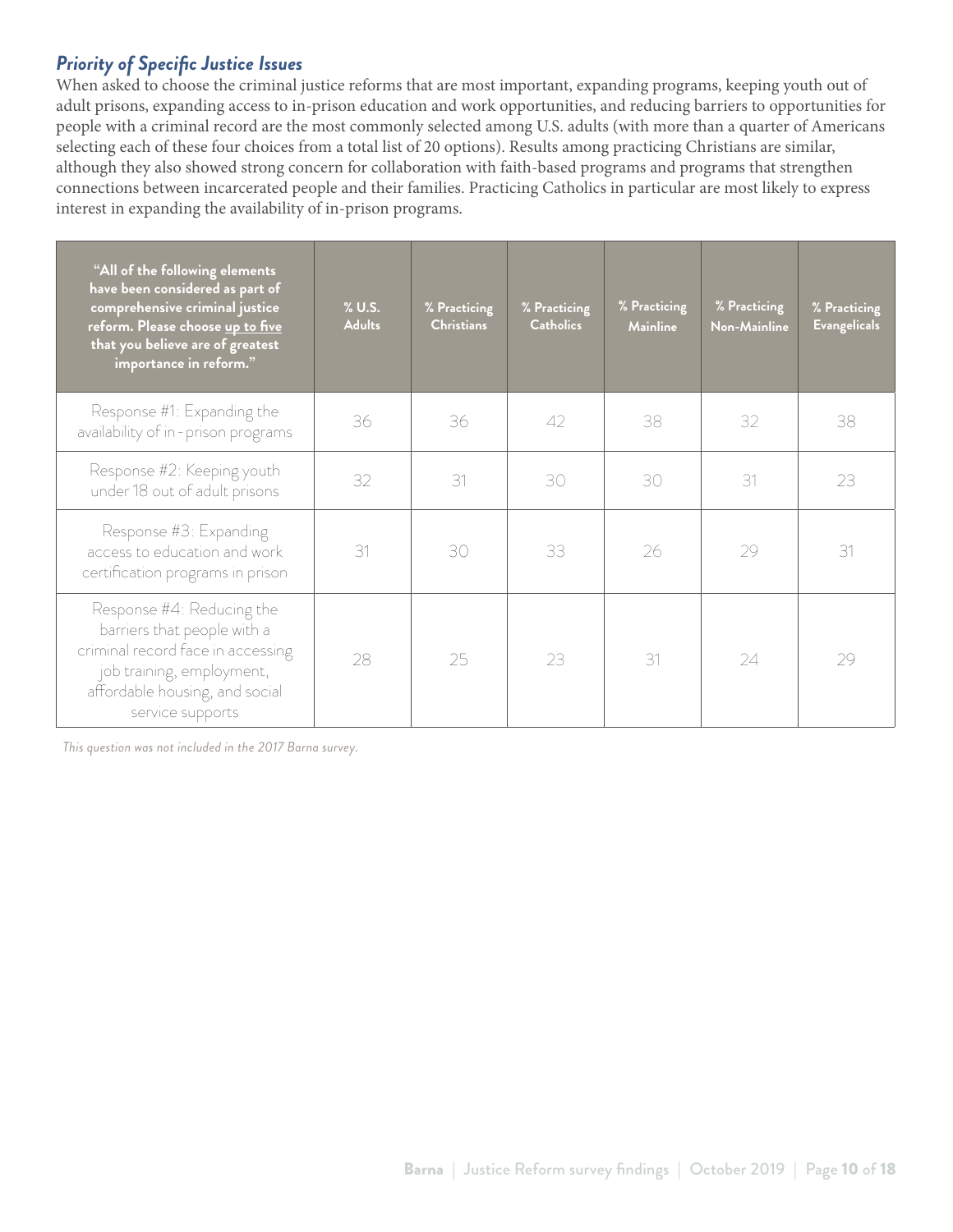## **Addiction**

## *Illegal Versus Legal Drug Use*

About 3 in 10 U.S. adults disagree strongly that illegal drug addiction (e.g., heroin and methamphetamines) is worse than legal drug addiction (e.g., prescription pills and alcohol). The greatest difference is seen among different age groups, with more millennials (20%) likely to agree that it is worse to be addicted to illegal drugs. Black Americans are also more likely to feel this way.

Practicing Christians are not significantly different from other Americans in their opinions, however. More evangelicals (40%) strongly disagree that illegal drug addiction is worse than prescription drug addiction.

| "A person who is addicted to illegal<br>drugs is much worse than a person<br>who is addicted to legal drugs." | % U.S. Adults | % Practicing<br><b>Christians</b> | % Practicing<br><b>Catholics</b> | % Practicing<br><b>Mainline</b> | % Practicing<br>Non-Mainline | % Practicing<br><b>Evangelicals</b> |
|---------------------------------------------------------------------------------------------------------------|---------------|-----------------------------------|----------------------------------|---------------------------------|------------------------------|-------------------------------------|
| Agree strongly                                                                                                | 12            | 15                                | 19                               | 15                              | 13                           | $12 \overline{ }$                   |
| Agree somewhat                                                                                                | 22            | 21                                | 27                               | 22                              | 17                           | 15                                  |
| Disagree somewhat                                                                                             | 37            | 32                                | 29                               | 37                              | 32                           | 34                                  |
| Disagree strongly                                                                                             | 29            | 32                                | 25                               | 27                              | 37                           | 40                                  |

## **Sentencing**

### *Disproportional Punishment*

Americans are split concerning whether it is appropriate to punish certain crimes more harshly in order to set an example. The question specifically used the term "more severe punishment than their crime deserves" to indicate a disproportional sentence by anyone's standard.

As was the case in 2017, respondents are evenly divided, with about 1 in 6 agreeing strongly and the same proportion disagreeing strongly. Practicing Christians' opinions are not significantly different from the general population on this topic.

Interestingly, younger adults (Gen Z and millennials, 23%) are more likely than their elders to agree strongly that severe punishment may be needed to make an example (Boomers 13%, Gen X, and elders 15% each). This indicates that concern for individual justice may increase with age. Those with a more liberal political perspective (27%) are more likely than are conservatives (11%) to disagree strongly with the idea of making an example out of someone, as are evangelicals (27%), indicating their prioritization for proportional justice based on the individual case.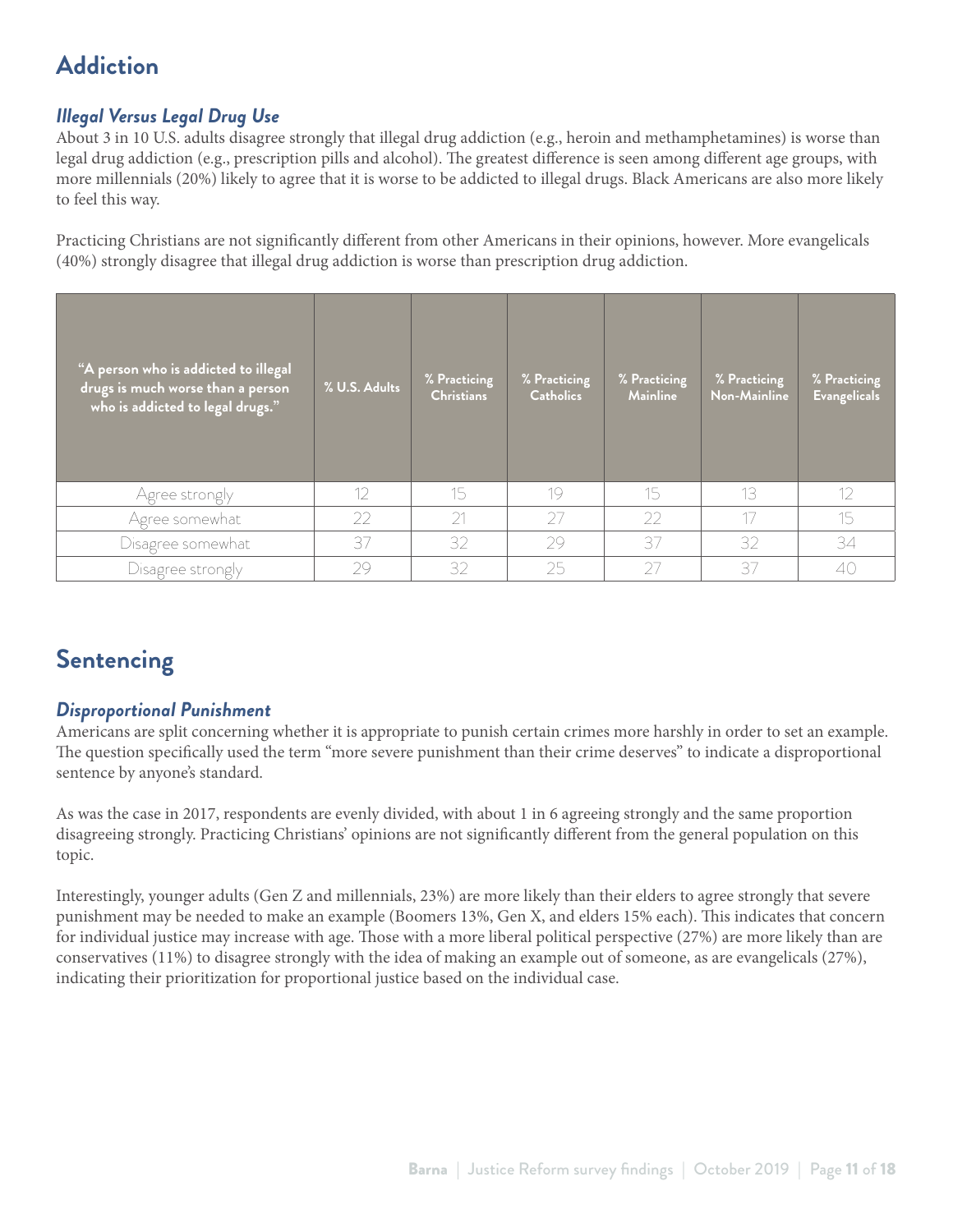| "It's important to make an example<br>out of someone for certain crimes,<br>even if it means giving them a<br>more severe punishment than their<br>crime deserves." | % U.S. Adults | % Practicing<br><b>Christians</b> | % Practicing<br><b>Catholics</b> | % Practicing<br><b>Mainline</b> | % Practicing<br>Non-Mainline | % Practicing<br><b>Evangelicals</b> |
|---------------------------------------------------------------------------------------------------------------------------------------------------------------------|---------------|-----------------------------------|----------------------------------|---------------------------------|------------------------------|-------------------------------------|
| Agree strongly                                                                                                                                                      |               | 21                                | 23                               | 23                              | 19                           | 13                                  |
| Agree somewhat                                                                                                                                                      | 31            | 30                                | 31                               | 25                              | 31                           | 27                                  |
| Disagree somewhat                                                                                                                                                   | 34            | 32                                | 33                               | 34                              | 31                           | 32                                  |
| Disagree strongly                                                                                                                                                   | 18            |                                   | 13                               | 18                              | 19                           | 27                                  |

#### *Alternatives to Incarceration*

Almost 1 in 3 Americans and practicing Christians agree strongly that judges should have the latitude to assign alternative forms of punishment when sentencing. Black Americans (44%) and those who are more liberal (41%) are also more likely to agree strongly with this viewpoint.

| "In choosing sentencing, judges<br>should have more freedom to use<br>forms of punishment other than<br>prison, if these other forms are<br>$\overline{\mathbf{1}}$ proven to protect public safety<br>and address victims' needs better<br>than prison." | % U.S. Adults | % Practicing<br><b>Christians</b> | % Practicing<br><b>Catholics</b> | % Practicing<br><b>Mainline</b> | % Practicing<br>Non-Mainline | % Practicing<br><b>Evangelicals</b> |
|-----------------------------------------------------------------------------------------------------------------------------------------------------------------------------------------------------------------------------------------------------------|---------------|-----------------------------------|----------------------------------|---------------------------------|------------------------------|-------------------------------------|
| Agree strongly                                                                                                                                                                                                                                            | 29            | 31                                | 31                               | 31                              | 30                           | 34                                  |
| Agree somewhat                                                                                                                                                                                                                                            | 55            | 53                                | 50                               | 55                              | 54                           | 45                                  |
| Disagree somewhat                                                                                                                                                                                                                                         | 13            | 13                                | 15                               | 8                               | 12                           | 16                                  |
| Disagree strongly                                                                                                                                                                                                                                         |               |                                   | 3                                |                                 | 3                            | 5                                   |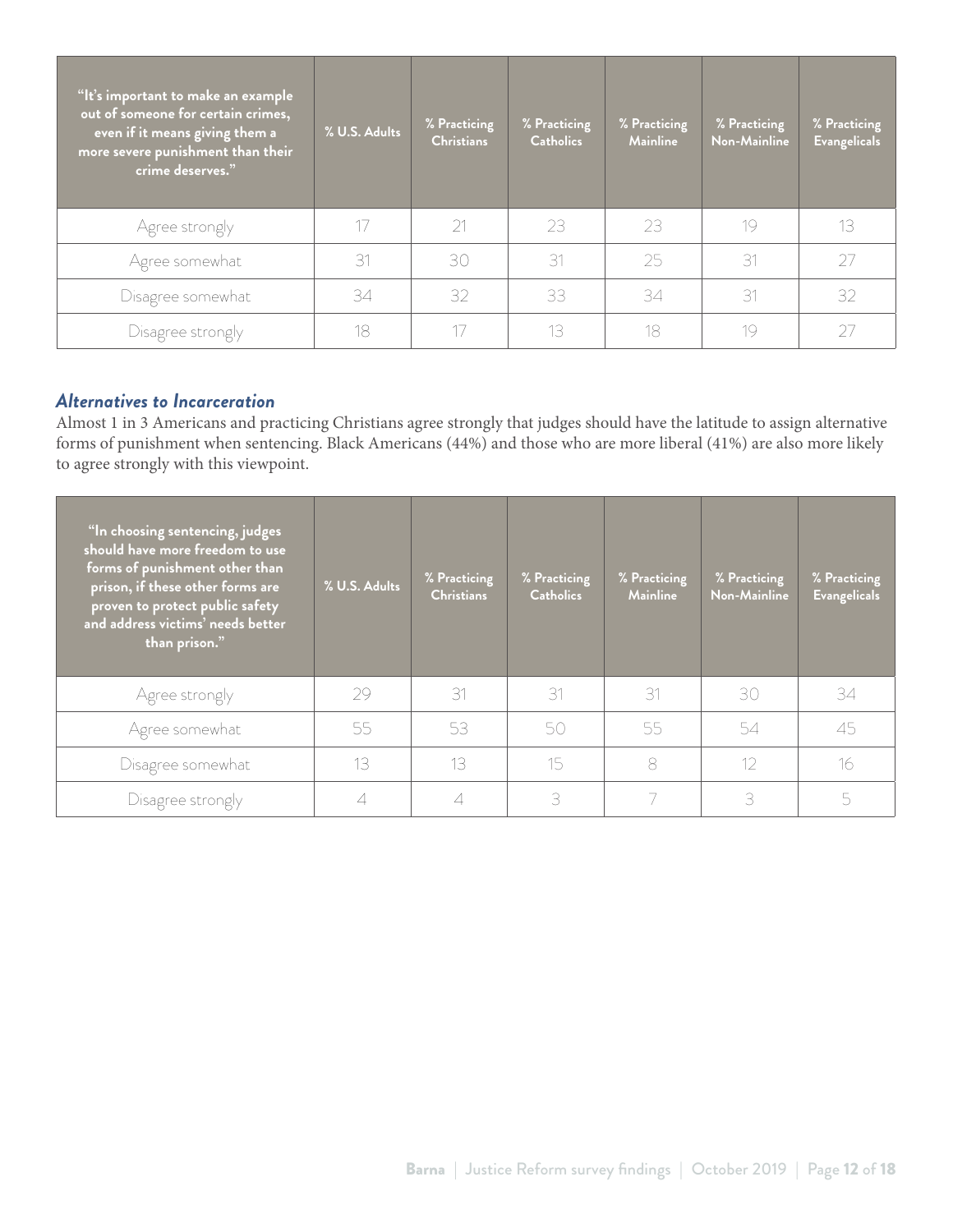## **Prison Reform and Caring for Prisoners**

#### *Youth Incarceration*

Practicing Christians and Americans generally show similar levels of agreement that sending youth to prison will make them more likely to live a life of crime (29% agree strongly). Mainline Christians express the greatest concern that sending youth to prison will make them more likely to live a life of crime (40% agree strongly), and women are more likely than men to feel this way (32% vs 26%).

| "I believe that sending youth<br>to prison will make them more<br>likely to live a life of crime than to<br>reform them." | % U.S. Adults | % Practicing<br><b>Christians</b> | % Practicing<br><b>Catholics</b> | % Practicing<br><b>Mainline</b> | % Practicing<br>Non-Mainline | % Practicing<br><b>Evangelicals</b> |
|---------------------------------------------------------------------------------------------------------------------------|---------------|-----------------------------------|----------------------------------|---------------------------------|------------------------------|-------------------------------------|
| Agree strongly                                                                                                            | 29            | 29                                | 25                               | 40                              | 27                           | 24                                  |
| Agree somewhat                                                                                                            | 41            | 41                                | 47                               | 26                              | 41                           | 36                                  |
| Disagree somewhat                                                                                                         | 24            | 24                                | 24                               | 27                              | 24                           | 26                                  |
| Disagree strongly                                                                                                         |               | 6                                 | 3                                |                                 | 8                            | 14                                  |

#### *Prison Conditions*

Based on their beliefs about the intrinsic value of each person, the vast majority (82%) of Americans agree that prison conditions should be safe and humane (33% strongly agree). As in 2017, this number is higher among practicing Christians (43% strongly agree) and even higher among evangelicals (52% strongly agree) .

| "It's important that prison<br>conditions are safe and humane,<br>specifically because I believe every<br>person has intrinsic value<br>and worth." | % U.S. Adults | % Practicing<br><b>Christians</b> | % Practicing<br><b>Catholics</b> | % Practicing<br><b>Mainline</b> | % Practicing<br>Non-Mainline | % Practicing<br><b>Evangelicals</b> |
|-----------------------------------------------------------------------------------------------------------------------------------------------------|---------------|-----------------------------------|----------------------------------|---------------------------------|------------------------------|-------------------------------------|
| Agree strongly                                                                                                                                      | 33            | 43                                | 40                               | 42                              | 44                           | 52                                  |
| Agree somewhat                                                                                                                                      | 49            | 48                                | 48                               | 46                              | 48                           | 43                                  |
| Disagree somewhat                                                                                                                                   | 14            | 8                                 | 8                                |                                 | 8                            | 5                                   |
| Disagree strongly                                                                                                                                   |               |                                   | 3                                |                                 |                              |                                     |

### *Restoring Pell Grant Access for Incarcerated Students*

The Pell Grant Program is a federal financial aid program for low-income students pursuing postsecondary education. From 1965 to 1994, Pell Grant access for incarcerated students made postsecondary education a consistent feature of American prisons. However, a 1994 amendment to the Violent Crime Control and Law Enforcement Act denied all prisoners access to Pell funding. As a result, the number of higher education programs in prisons drastically declined. In 2016, the Department of Education, using the flexibility authorized under the Experimental Sites Initiative, provided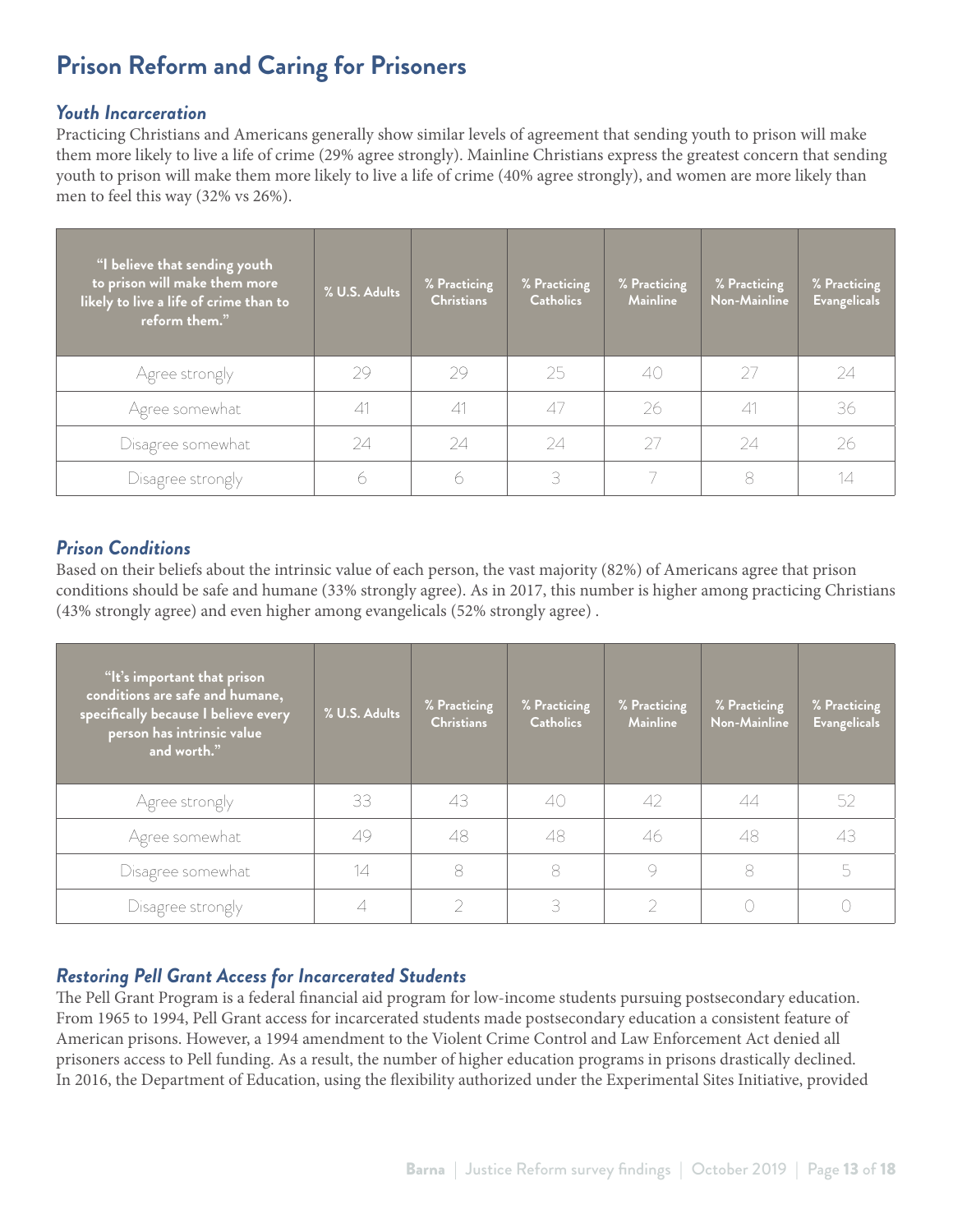Pell Grant funding of postsecondary education at 67 colleges and universities working in 100 correctional facilities. In May 2019, the Trump Administration expanded funding for these sites, and Secretary of Education Betsy DeVos offered strong praise for the initiative. While the Administration's Pell sites are yielding promising initial results, Pell Grant restoration for incarcerated students would significantly increase the scope and impact of these benefits in a more permanent manner.

Most Americans with an opinion on the issue of Pell Grant restoration would definitely or probably support making Pell Grants available to those in prison, regardless of whether they will be released. Support is slightly higher among younger generations, black Americans, and practicing Christians.

| "How do you feel about making<br>Pell Grants available again to<br>anyone in prison, regardless of<br>whether or not they will eventually<br>be released?" | % U.S. Adults | % Practicing<br><b>Christians</b> | % Practicing<br><b>Catholics</b> | % Practicing<br><b>Mainline</b> | % Practicing<br>Non-Mainline | % Practicing<br><b>Evangelicals</b> |
|------------------------------------------------------------------------------------------------------------------------------------------------------------|---------------|-----------------------------------|----------------------------------|---------------------------------|------------------------------|-------------------------------------|
| Definitely support                                                                                                                                         | 31            | 36                                | 31                               | 40                              | 37                           | 30                                  |
| Probably support                                                                                                                                           | 32            | 34                                | 36                               | 24                              | 35                           | 34                                  |
| Probably not support                                                                                                                                       |               | 15                                | 15                               |                                 | 15                           | 20                                  |
| Definitely not support                                                                                                                                     | 20            | 15                                | 18                               | 18                              | 12                           |                                     |

*This question was not included in the 2017 Barna survey. The above percentage breakdown excludes respondents who answered undecided.* 

## *Earning Time Off*

Over three quarters of Americans (77%) agree, at least somewhat, that prisoners should be allowed to earn time off their sentences if they complete programs to reduce recidivism. Among Christian subgroups, Catholics are the most likely to agree (87%). Millennials and elders are significantly more likely to agree strongly with this position compared to Boomers. For a comparison of state policies on this topic, see Prison Fellowship's resource [here.](https://www.prisonfellowship.org/wp-content/uploads/2019/07/GoodTimeChartUS_2018.pdf)

| "Prisoners should be allowed to<br>earn time off their sentences if<br>they complete programs that are<br>proven to develop positive life skills<br>and reduce the likelihood<br>of reoffending." | % U.S. Adults | % Practicing<br><b>Christians</b> | % Practicing<br><b>Catholics</b> | % Practicing<br><b>Mainline</b> | % Practicing<br>Non-Mainline | % Practicing<br><b>Evangelicals</b> |
|---------------------------------------------------------------------------------------------------------------------------------------------------------------------------------------------------|---------------|-----------------------------------|----------------------------------|---------------------------------|------------------------------|-------------------------------------|
| Agree strongly                                                                                                                                                                                    | 26            | 29                                | 31                               | 26                              | 30                           | 32                                  |
| Agree somewhat                                                                                                                                                                                    | 51            | 52                                | 56                               | -51                             | 49                           | 50                                  |
| Disagree somewhat                                                                                                                                                                                 | 16            | 14                                | 10                               | 19                              | 16                           | 12                                  |
| Disagree strongly                                                                                                                                                                                 |               |                                   | 4                                |                                 | 5                            | 6                                   |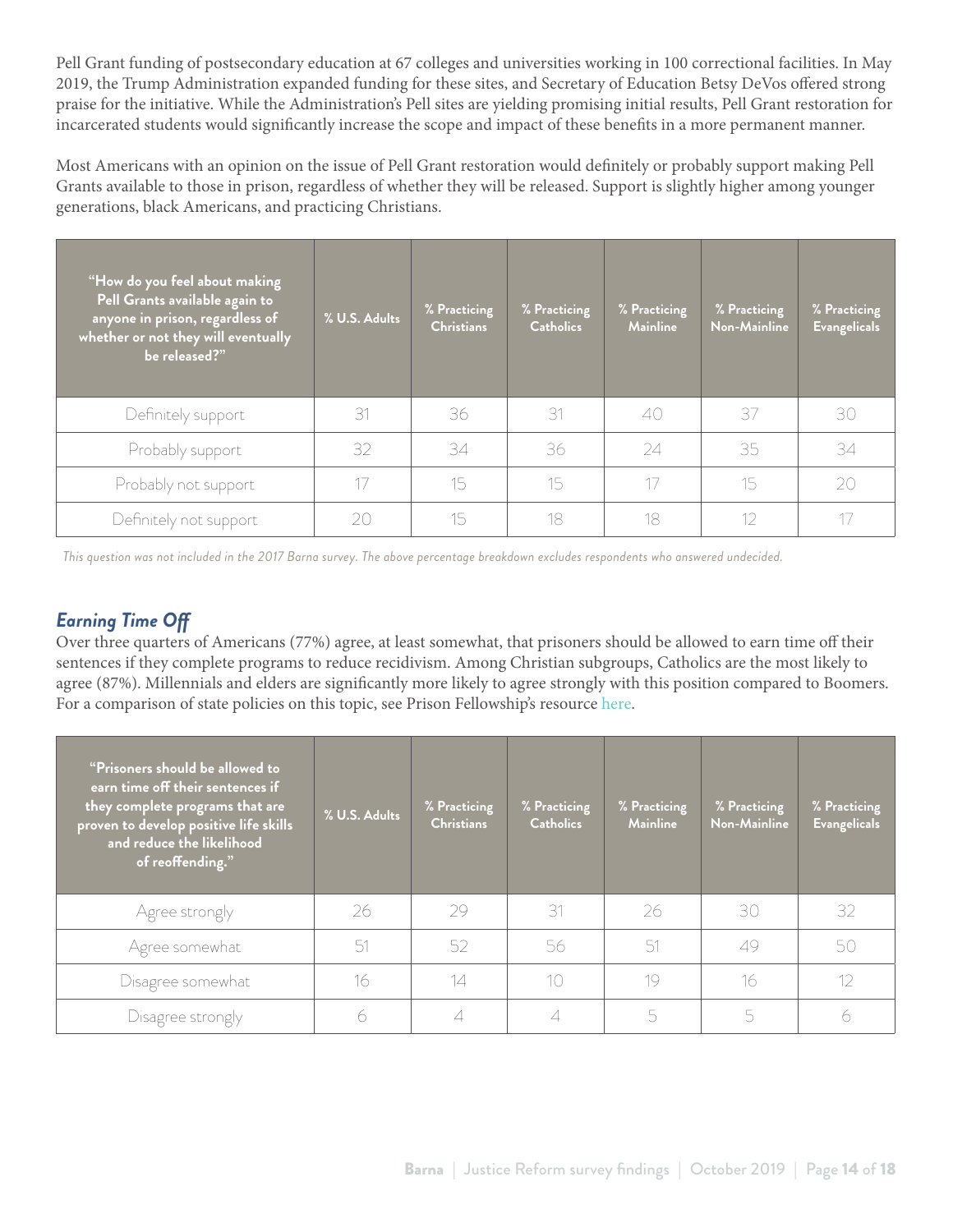### *Caring for Prisoners*

A majority (75%) of people agree, at least somewhat, that caring for prisoners is important, with black Americans and younger adults having stronger opinions about this matter. Practicing Christians are more likely than the general population to strongly agree about this and evangelicals (50%) even more so. This may speak to the influence of prominent evangelical leaders who prioritized the Christian duty to "remember those in prison," like the late Charles "Chuck" Colson, founder of Prison Fellowship, and the late Billy Graham who founded The Institute for Prison Ministries.

| "Because of my values, I believe<br>caring for prisoners is important." | % U.S. Adults | % Practicing<br><b>Christians</b> | % Practicing<br><b>Catholics</b> | % Practicing<br><b>Mainline</b> | % Practicing<br>Non-Mainline | % Practicing<br><b>Evangelicals</b> |
|-------------------------------------------------------------------------|---------------|-----------------------------------|----------------------------------|---------------------------------|------------------------------|-------------------------------------|
| Agree strongly                                                          | 26            | 37                                | 33                               | 35                              | 39                           | 50                                  |
| Agree somewhat                                                          | 49            | 50                                | 53                               | 51                              | 49                           | 43                                  |
| Disagree somewhat                                                       | 18            | 11                                | 11                               | 10                              | 12                           |                                     |
| Disagree strongly                                                       |               |                                   | 3                                |                                 |                              |                                     |

# **Second Chances**

## *Benefiting Others*

Almost all Americans agree that people with criminal records have the potential to be contributing members of society. Most practicing Christians (52%) strongly agree, and evangelical Christians are most convinced of this (61% strongly agree), which may be an indication of their strong belief in grace and redemption.

| <b>People who have turned their life</b><br>around after a criminal conviction<br>can benefit a community by using<br>their experience as a lesson for<br>others to transform their life." | % U.S. Adults | % Practicing<br><b>Christians</b> | % Practicing<br><b>Catholics</b> | % Practicing<br><b>Mainline</b> | % Practicing<br>Non-Mainline | % Practicing<br><b>Evangelicals</b> |
|--------------------------------------------------------------------------------------------------------------------------------------------------------------------------------------------|---------------|-----------------------------------|----------------------------------|---------------------------------|------------------------------|-------------------------------------|
| Agree strongly                                                                                                                                                                             | 42            | 52                                | 46                               | 55                              | 55                           | 61                                  |
| Agree somewhat                                                                                                                                                                             | 49            | 43                                | 49                               | 38                              | 42                           | 38                                  |
| Disagree somewhat                                                                                                                                                                          |               |                                   |                                  |                                 | 3                            |                                     |
| Disagree strongly                                                                                                                                                                          |               |                                   |                                  |                                 |                              |                                     |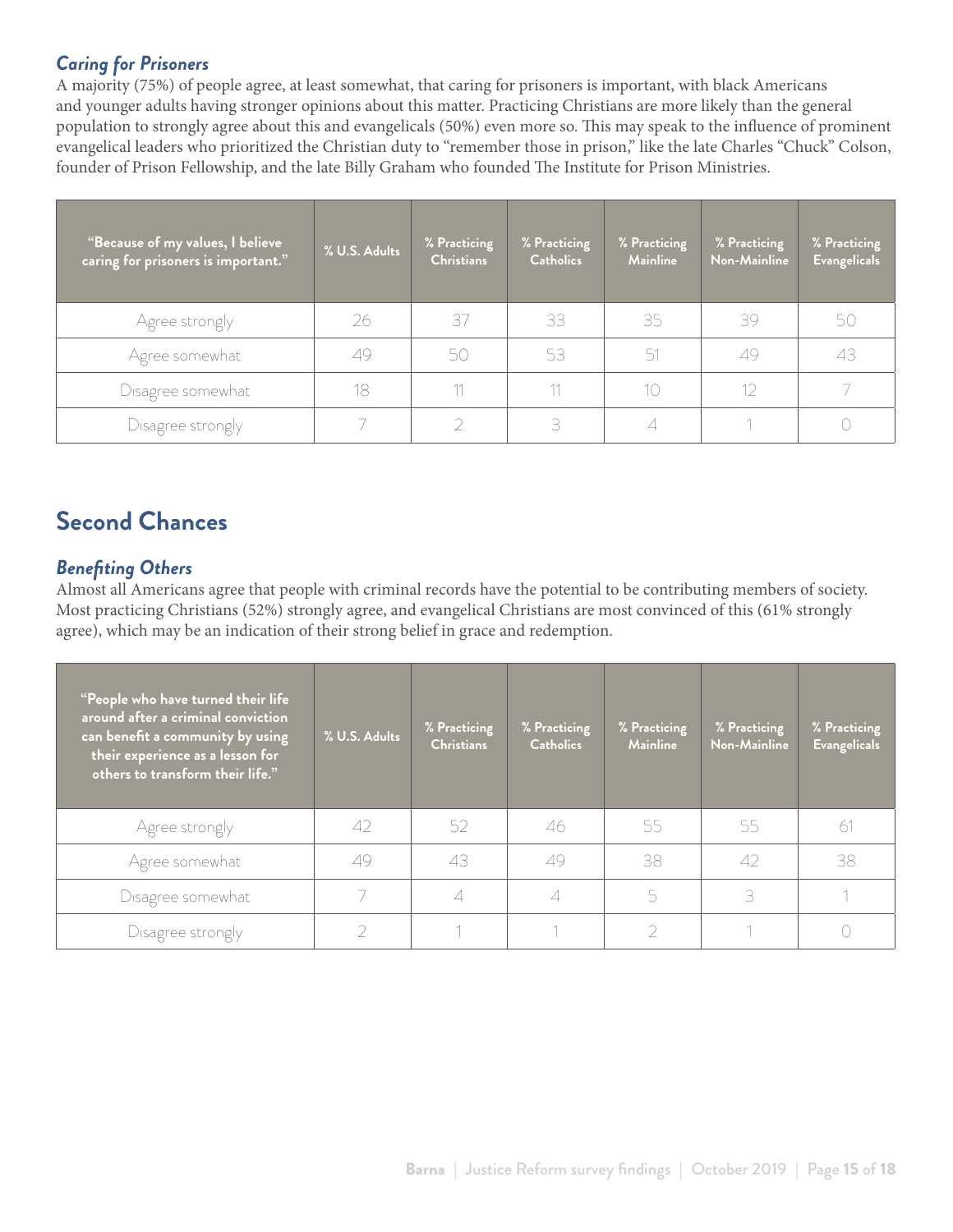#### *Awareness of Barriers to Reentry*

Approximately 3 in 4 Americans acknowledge that barriers prevent people returning from prison from succeeding. Awareness is similar among practicing Christians. Indeed, there are over 44,000 legal "collateral consequences" linked to a criminal conviction.<sup>5</sup> This "second prison" led Prison Fellowship to launch [Second Chance Month](https://www.prisonfellowship.org/about/justicereform/second-chance-month/) in 2017, a nationwide effort to raise awareness about these barriers and unlock brighter futures for people with a criminal record.

| "Because of barriers, prisoners do<br>not have a fair chance to succeed in<br>reentering society." | % U.S. Adults | % Practicing<br><b>Christians</b> | % Practicing<br><b>Catholics</b> | % Practicing<br><b>Mainline</b> | % Practicing<br>Non-Mainline | % Practicing<br><b>Evangelicals</b> |
|----------------------------------------------------------------------------------------------------|---------------|-----------------------------------|----------------------------------|---------------------------------|------------------------------|-------------------------------------|
| Agree strongly                                                                                     | 25            | 27                                | 28                               | 32                              | 26                           | 25                                  |
| Agree somewhat                                                                                     | 44            | 42                                | $\triangle$ 1                    | 30                              | 44                           | 42                                  |
| Disagree somewhat                                                                                  | 25            | 26                                | 29                               | 26                              | 24                           | 26                                  |
| Disagree strongly                                                                                  |               |                                   |                                  |                                 | 6                            |                                     |

*This question was not included in the 2017 Barna survey.* 

#### *Deserving Second Chances*

The general idea of a getting a second chance resonates with most Americans' thinking, with about 2 in 5 (42%) agreeing strongly that former prisoners should have the opportunity to be productive members of the community. A higher percentage of black Americans, liberals, and evangelicals feel strongly about the topic.

| "Once someone with a criminal<br>history has completed their just<br>punishment, they deserve a second<br>chance to become productive<br>members of the community." | % U.S. Adults | % Practicing<br><b>Christians</b> | % Practicing<br><b>Catholics</b> | % Practicing<br><b>Mainline</b> | % Practicing<br>Non-Mainline | % Practicing<br><b>Evangelicals</b> |
|---------------------------------------------------------------------------------------------------------------------------------------------------------------------|---------------|-----------------------------------|----------------------------------|---------------------------------|------------------------------|-------------------------------------|
| Agree strongly                                                                                                                                                      | 42            | 48                                | 45                               | 45                              | 52                           | 63                                  |
| Agree somewhat                                                                                                                                                      | 49            | 46                                | 51                               | 47                              | 41                           | 36                                  |
| Disagree somewhat                                                                                                                                                   |               | 5                                 | 3                                |                                 | 6                            |                                     |
| Disagree strongly                                                                                                                                                   |               |                                   |                                  |                                 |                              |                                     |

#### *Removing Barriers to Reentry*

While support for the concept of second chances is strong among Americans, there is a decline in support when asked to apply that concept in practical and policy terms. While 91% of Americans said they agreed strongly or somewhat with giving people a second chance to become a productive member of society after they complete their punishment, only 70% of Americans agree strongly or somewhat that formerly incarcerated people should not face further restrictions after

<sup>5</sup> Justice Center, *National Inventory of Collateral Consequences of Conviction*, Council of State Government Justice Center (2019), https://niccc. csgjusticecenter.org/.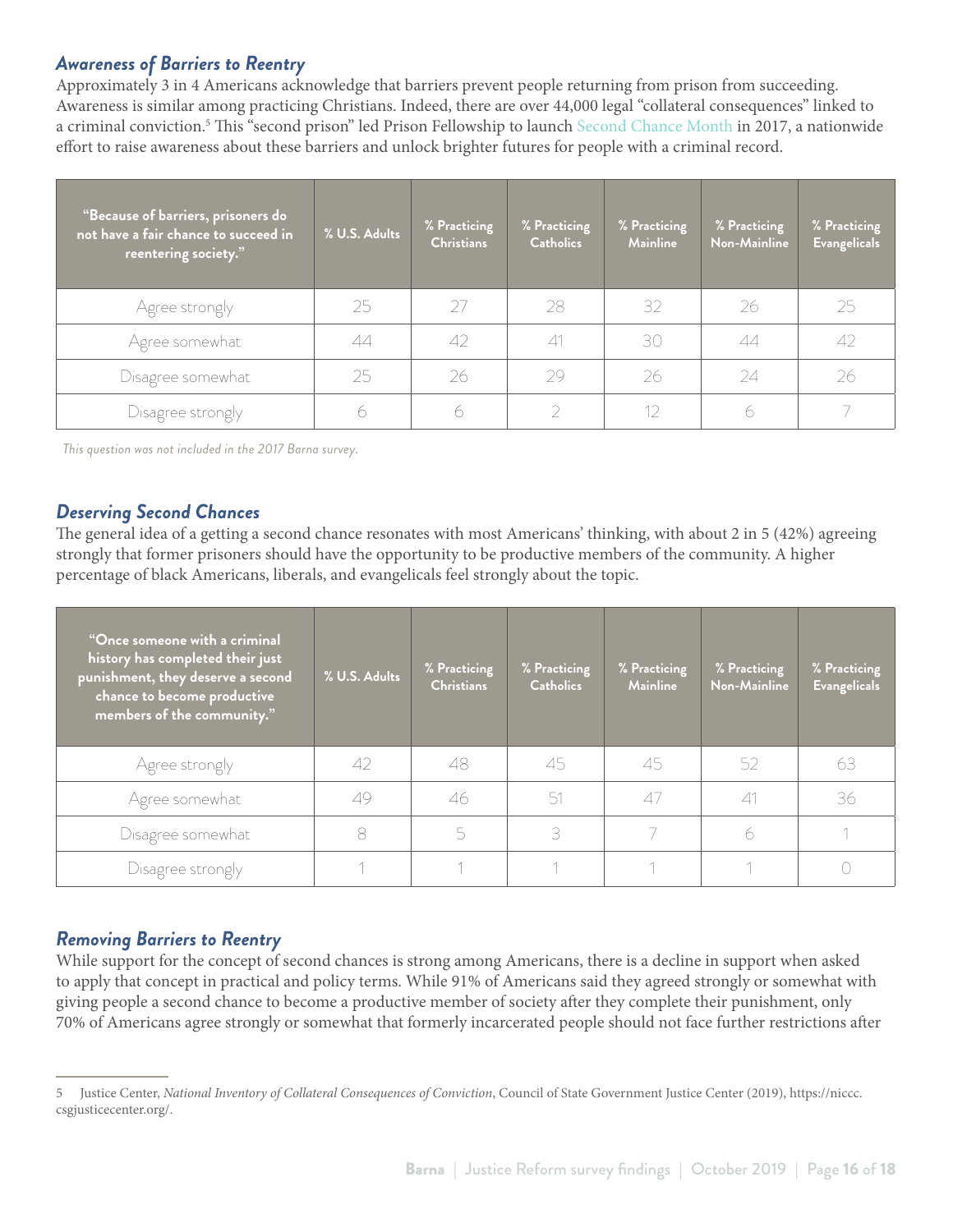release. As noted above, about the same number of Americans (69%) acknowledge that barriers prevent people returning from prison from succeeding.

Respondents were provided with context that these restrictions applied to formerly incarcerated individuals' ability to obtain housing, vote, and apply for jobs but would exclude restrictions on activity directly related to their past crime (e.g. not allowing someone convicted of embezzling money to work in a bank).

Gen Zs and Millennials are significantly more likely to agree strongly with this opinion, as are black Americans and liberals. Practicing Christians are not significantly different from the national average.

| With only a few exceptions related<br>to their specific crime, once a<br>person has paid their debt for a<br>crime, they should not face further<br>restrictions on their life." | % U.S. Adults | % Practicing<br><b>Christians</b> | % Practicing<br><b>Catholics</b> | % Practicing<br><b>Mainline</b> | % Practicing<br>Non-Mainline | %Practicing<br><b>Evangelicals</b> |
|----------------------------------------------------------------------------------------------------------------------------------------------------------------------------------|---------------|-----------------------------------|----------------------------------|---------------------------------|------------------------------|------------------------------------|
| Agree strongly                                                                                                                                                                   | 25            | 27                                | 22                               | 35                              | 28                           | -28                                |
| Agree somewhat                                                                                                                                                                   | 45            | 45                                | 47                               | $\Delta$                        | 44                           | $\triangle$ 1                      |
| Disagree somewhat                                                                                                                                                                | 24            | 22                                | 23                               | 19                              | 22                           | 22                                 |
| Disagree strongly                                                                                                                                                                |               |                                   | 8                                | R                               | 5                            |                                    |

#### *Awareness of the "Returning Citizen" Term*

Around 1 in 4 Americans claims to be familiar with the term "returning citizen," which has become increasingly popular among those in the criminal justice reform community. Awareness is slightly higher among black Americans, those living in urban communities, and Gen Z and millennials compared to their elders.

| "Are you familiar with the term<br>'returning citizen'?" | % U.S. Adults                 | % Practicing<br><b>Christians</b> | % Practicing<br><b>Catholics</b> | % Practicing<br><b>Mainline</b> | % Practicing<br>Non-Mainline | % Practicing<br><b>Evangelicals</b> |
|----------------------------------------------------------|-------------------------------|-----------------------------------|----------------------------------|---------------------------------|------------------------------|-------------------------------------|
| No                                                       |                               | 74                                | 72                               | 73                              | 75                           | 83                                  |
| Yes                                                      | $\widehat{\phantom{a}}$<br>73 | 26                                | 28                               |                                 | 25                           |                                     |

### *More Positive Language*

Prison Fellowship, based on the belief in the inherent dignity of every person and the recognition that language influences culture, has moved away from using labels that promote negative stereotypes such as inmate, ex-felon, or ex-offender. Instead, language is chosen that better reflects a person's identity and potential as set apart from their circumstance or past choices (see [this article](https://www.prisonfellowship.org/2017/09/hello-my-name-is-felon/) for greater explanation of Prison Fellowship's rationale).

When asked about their preferences for replacing negative labels with more positive terms to refer to those who have a criminal record, almost 1 in 3 Americans prefer "returning citizen." Unfortunately, an equal percentage prefer the terminology currently in use. The term "restored citizen" comes in third, and the other suggested terms are each selected by only 5% or fewer. Practicing Christians are more open to using something more positive, with only 23% preferring the current terms.